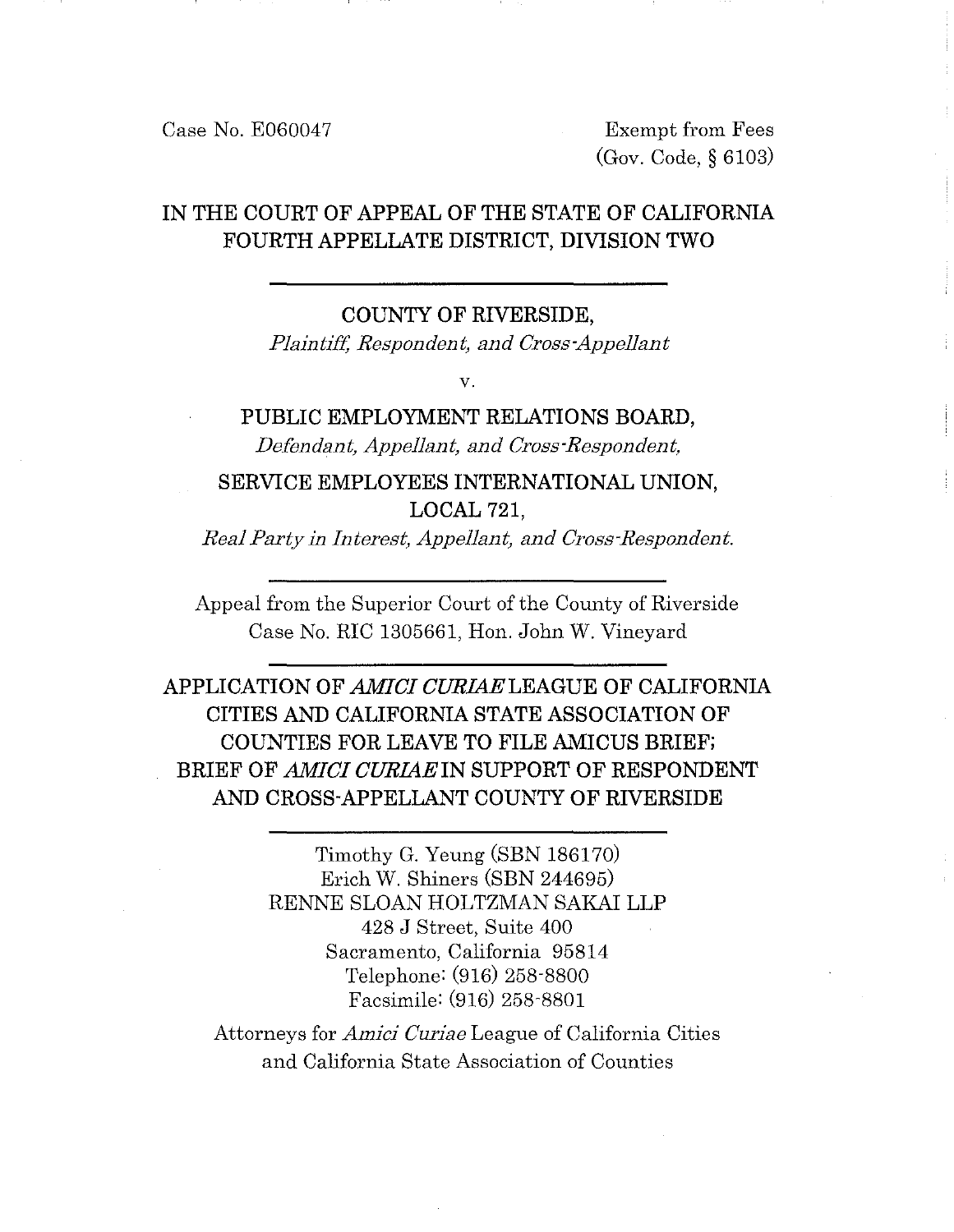# **TABLE OF CONTENTS**

- 11

. . . .

and the company

 $\mathbf{L}$ 

|  |                |            | APPLICATION FOR LEAVE TO FILE AMICUS BRIEF1                                                                                                          |
|--|----------------|------------|------------------------------------------------------------------------------------------------------------------------------------------------------|
|  |                |            |                                                                                                                                                      |
|  | $\mathbf{I}$ . |            |                                                                                                                                                      |
|  | Π.             |            | FACTUAL BACKGROUND AND PROCEDURAL                                                                                                                    |
|  | III.           |            |                                                                                                                                                      |
|  |                | $\bf{A}$ . | AB 646 UNCONSTITUTIONALLY<br><b>INTERFERES WITH CHARTER</b><br><b>ENTITIES' HOME RULE AUTHORITY7</b>                                                 |
|  |                |            | 1.<br>AB 646 Is Unconstitutional Because<br>It Forces Charter Cities and Counties<br>to Spend Money They Otherwise                                   |
|  |                |            | 2.<br>Differences between Factfinding<br>under EERA/HEERA and MMBA<br>Show That AB 646 Substantially<br>Impinges on Home Rule Authority  13          |
|  |                | Β.         | AB 646 DOES NOT REQUIRE<br><b>FACTFINDING OUTSIDE OF</b><br>NEGOTIATIONS FOR A FULL<br><b>COLLECTIVE BARGAINING</b>                                  |
|  |                |            | PERB's Recent Decisions Interpreting<br>1.<br>the Scope of AB 646 Are Not Entitled<br>to Deference Because They Were<br>Created as a Defense to This |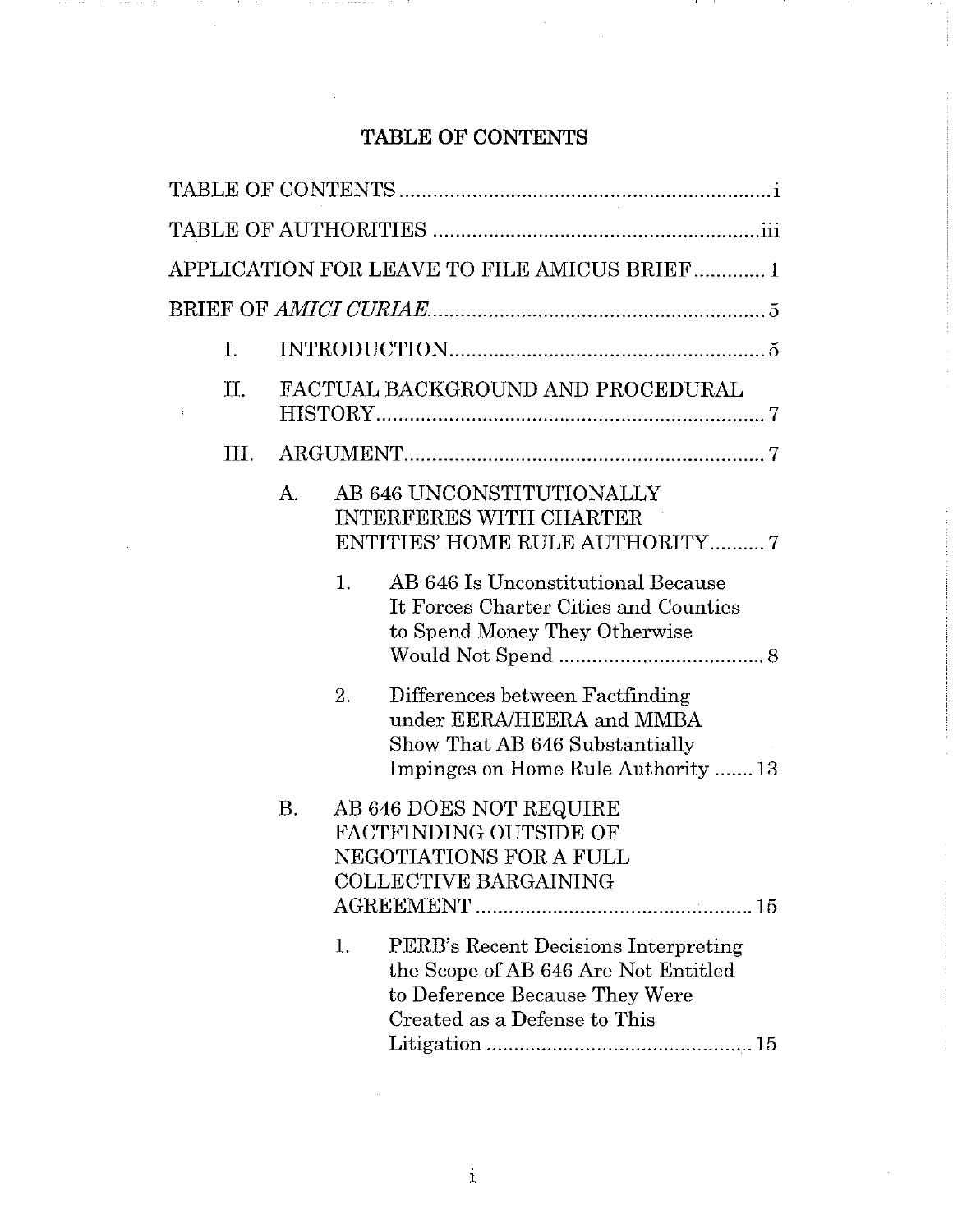|     | 2. |                | Statutory Language and Legislative<br>History Show the Legislature<br>Intended Factfinding to Be Available<br>Only When There Is an Impasse over<br>a Full Collective Bargaining |
|-----|----|----------------|----------------------------------------------------------------------------------------------------------------------------------------------------------------------------------|
|     |    | $\mathbf{a}$ . | "Differences" Has a Different<br>Meaning under AB 646 than<br>Under EERA/HEERA  19                                                                                               |
|     |    | $\mathbf{b}$ . | AB 646's Factfinding Criteria<br>Show that Factfinding Is<br>Available Only When There Is<br>an Impasse over a Full<br>Collective Bargaining                                     |
|     |    | c.             | There is No Evidence the<br>Legislature Intended to Import<br>EERA/HEERA's Single Issue                                                                                          |
|     | 3. |                | AB 2126 Provides No Support for                                                                                                                                                  |
| IV. |    |                |                                                                                                                                                                                  |

- 11

 $\epsilon$  as  $\epsilon$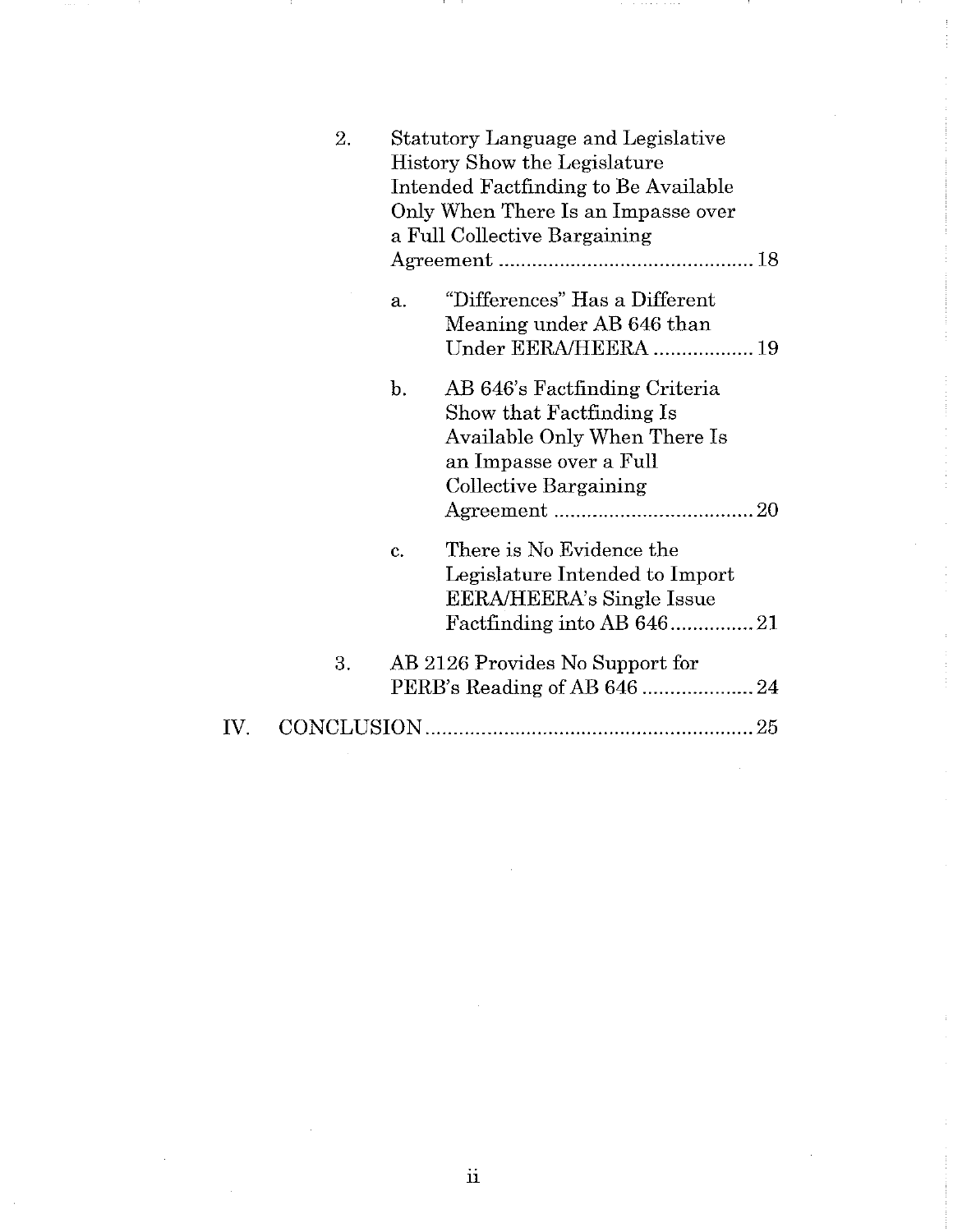# **TABLE OF AUTHORITIES**

# **Constitutional Provisions**

 $\mathbf{r}$ 

and the state

| <b>State Cases</b>                                                                                |
|---------------------------------------------------------------------------------------------------|
| County of Riverside v. Superior Court                                                             |
| County of Sonoma v. Superior Court                                                                |
| Cumero v. Public Employment Relations Bd.                                                         |
| Dyna-Med, Inc. v. Fair Employment & Housing Com.                                                  |
| <b>Environmental Protection Information Center v.</b><br>Department of Forestry & Fire Protection |
| Howard Jarvis Taxpayers Assn. v. Fresno Metropolitan<br><b>Projects Authority</b>                 |
| In re Austin P.                                                                                   |
| In re David<br>21                                                                                 |
| Moore v. California State Bd. of Accountancy                                                      |
| Moreno Valley Unified School Dist. v. Public Employment<br><i>Relations Bd.</i>                   |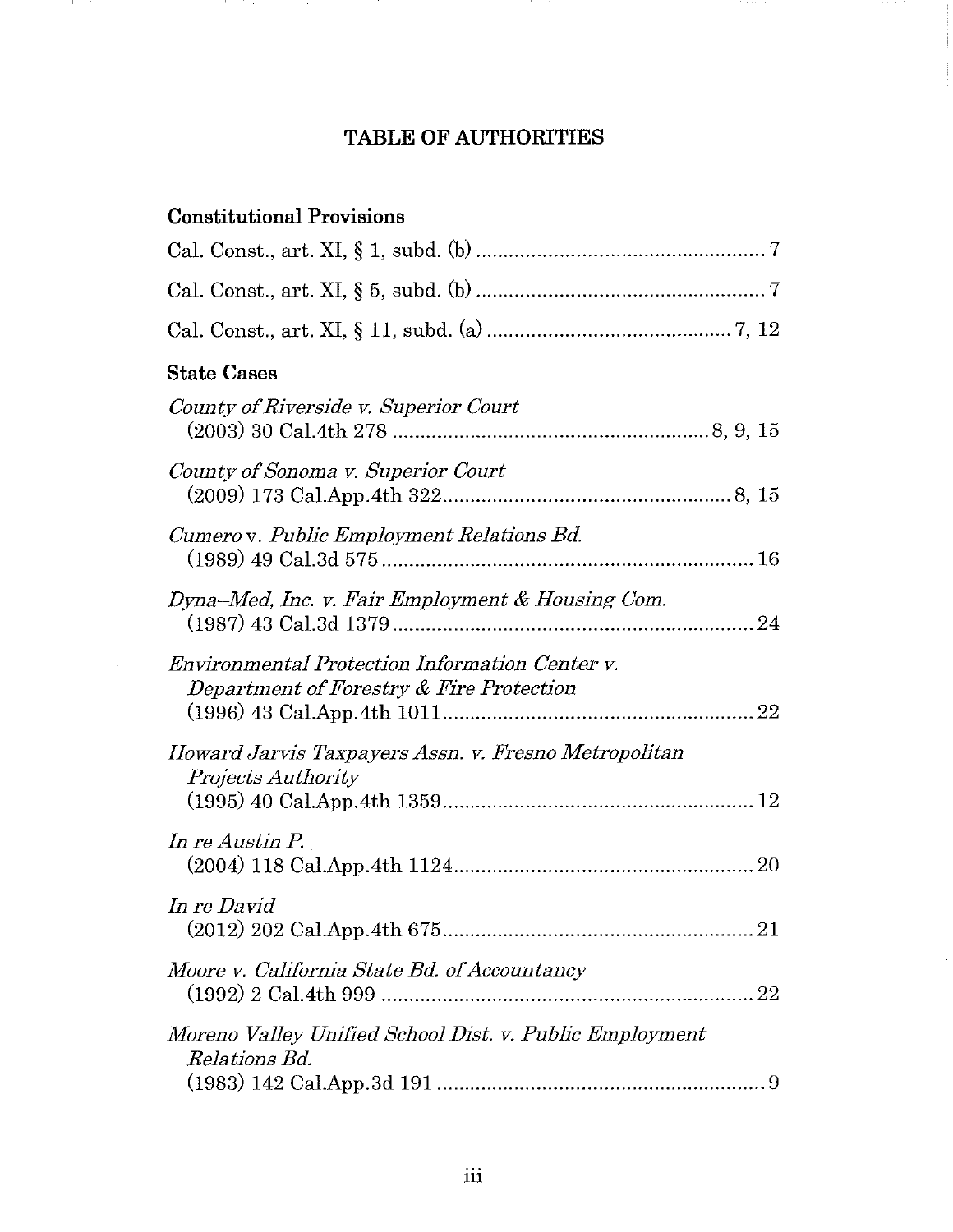| Peoples v. San Diego Unified School Dist.                                                     |
|-----------------------------------------------------------------------------------------------|
| San Mateo City School Dist. v. Public Employment<br><i>Relations</i> Bd.                      |
| Walt Rankin & Assoc. v. City of Murrieta                                                      |
| Western Security Bank v. Superior Court                                                       |
| Yamaha Corp. of America v. State Bd. of Equalization                                          |
| <b>PERB</b> Decisions                                                                         |
| County of Contra Costa (2014)<br>PERB Order No. Ad-410-M [38 PERC 154] 16                     |
| County of Fresno (2014)<br>PERB Order No. Ad-414-M [39 PERC ] 8]  16                          |
| Workforce Investment Bd. of Solano County (2014)<br>PERB Order No. Ad-418-M [39 PERC ] 65] 14 |
| <b>Statutes</b>                                                                               |
|                                                                                               |
|                                                                                               |
|                                                                                               |
|                                                                                               |
|                                                                                               |
|                                                                                               |
|                                                                                               |
|                                                                                               |
|                                                                                               |

19 Million

la propinsi

**Participate** 

iv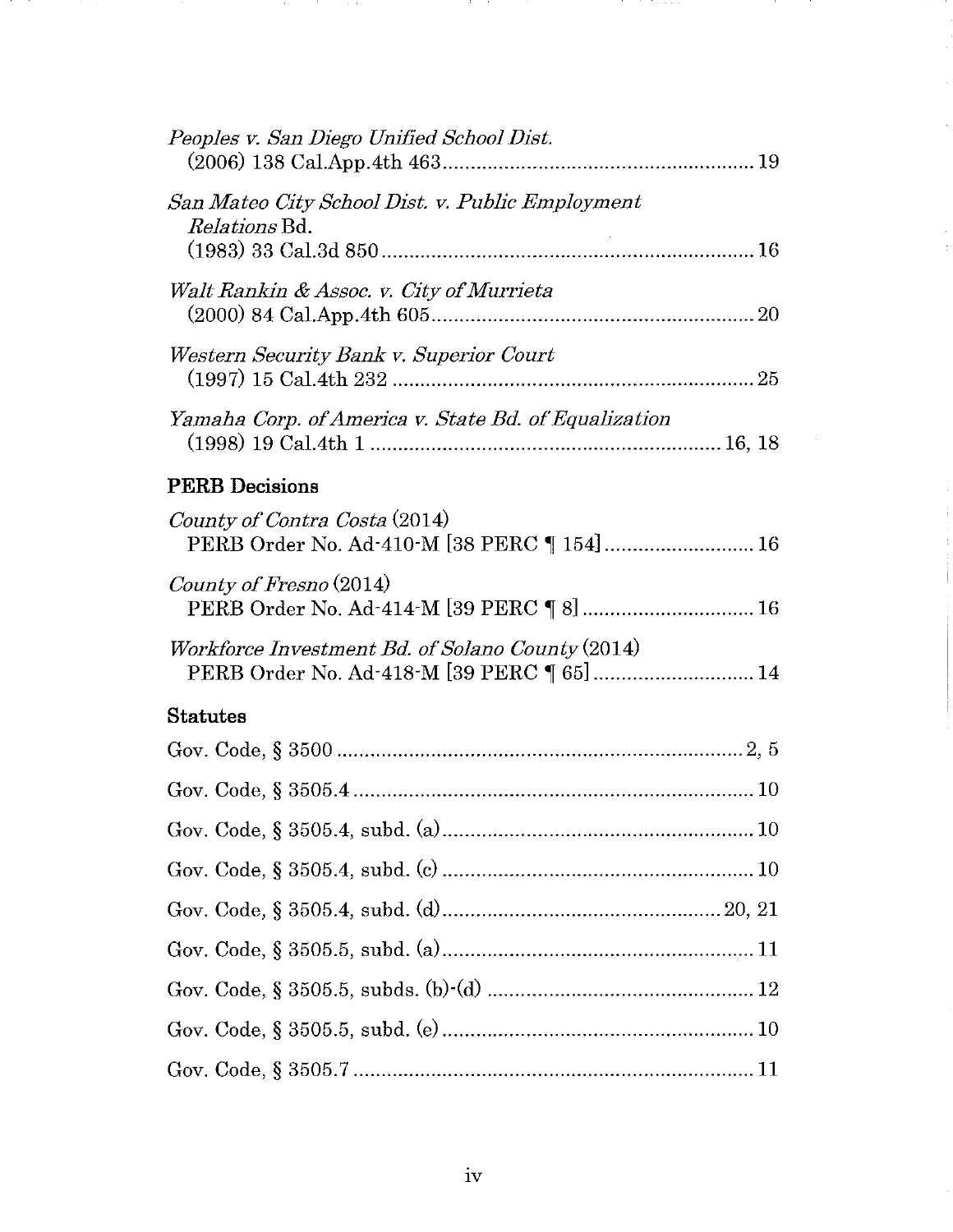| Rules                                                                                                           |
|-----------------------------------------------------------------------------------------------------------------|
|                                                                                                                 |
| Regulations                                                                                                     |
|                                                                                                                 |
|                                                                                                                 |
|                                                                                                                 |
|                                                                                                                 |
|                                                                                                                 |
|                                                                                                                 |
|                                                                                                                 |
| Cal. Reg. Notice Register 2013, No. 17-Z, p. 614 17                                                             |
| <b>Other Authorities</b>                                                                                        |
|                                                                                                                 |
|                                                                                                                 |
| Assem. Com. on Appropriations, Analysis of Assem.<br>Bill No. 646 (2011-2012 Reg. Sess.) as amended             |
| Assem. Com. on Public Employees, Retirement, and Social<br>Security, Analysis of AB 2126 (2013-2014 Reg. Sess.) |

and the company

ł

 $\begin{array}{c} 1 \\ 1 \\ 2 \end{array}$ 

 $\label{eq:2.1} \frac{1}{\sqrt{2}}\int_{\mathbb{R}^3}\frac{1}{\sqrt{2}}\left(\frac{1}{\sqrt{2}}\right)^2\frac{1}{\sqrt{2}}\left(\frac{1}{\sqrt{2}}\right)^2\frac{1}{\sqrt{2}}\left(\frac{1}{\sqrt{2}}\right)^2.$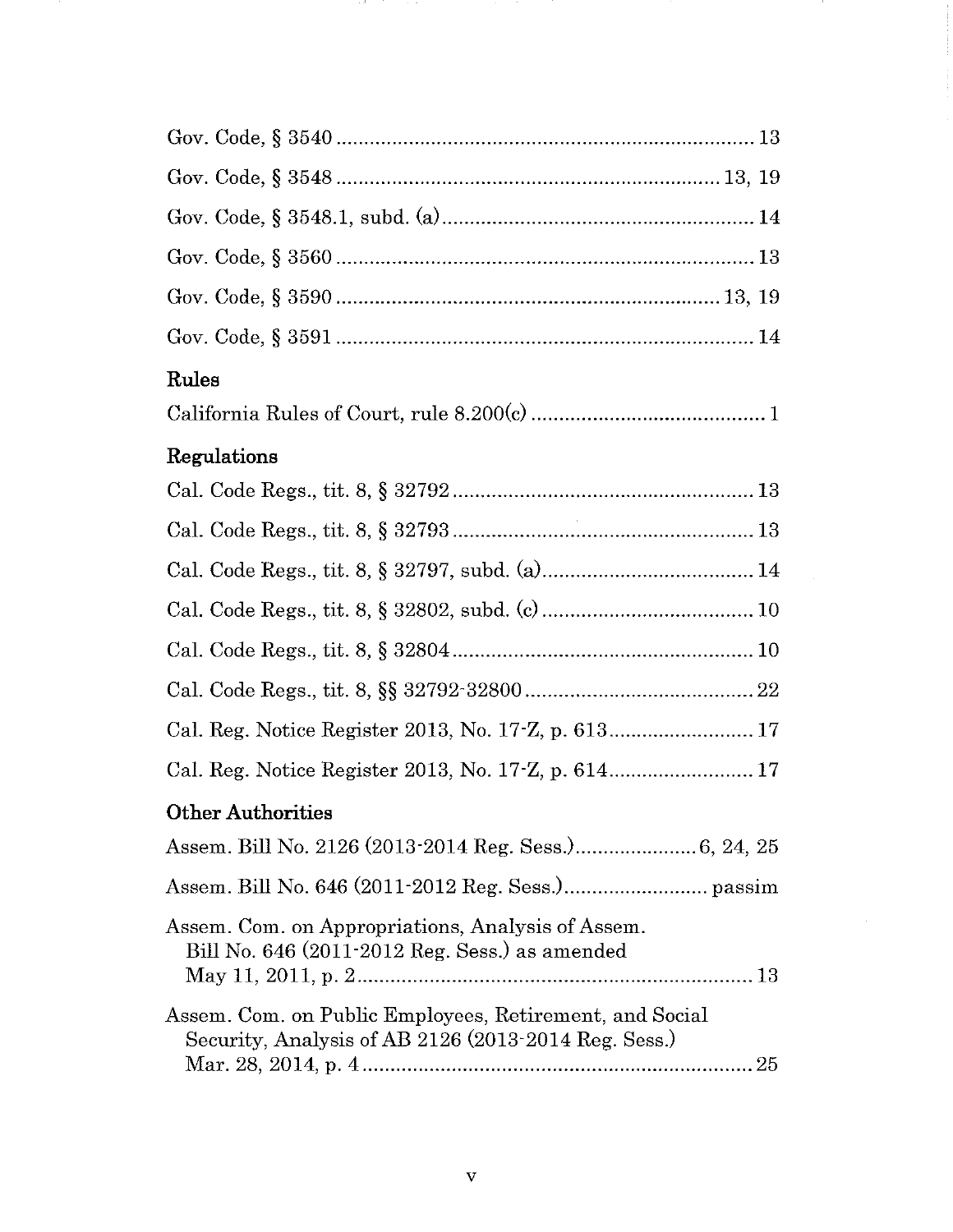#### **APPLICATION FOR LEA VE TO FILE AMICUS BRIEF**

To the Honorable Presiding Justice:

Pursuant to California Rules of Court, rule 8.200(c), *amici curiae* League of California Cities and California State Association of Counties hereby respectfully request leave to file the attached brief in support of Respondent and Cross-Appellant County of Riverside. This application is timely made within **14**  days after the filing of the reply brief on the merits.

#### **THE** *AMICI CURIAE*

The League of California Cities (League) is a non-profit association of 474 California cities dedicated to protecting and restoring local control to provide for the public health, safety, and welfare of their residents, and to enhance the quality of life for all Californians. The League is advised by its Legal Advocacy Committee, which is comprised of 24 city attorneys from all regions of the state. The Committee monitors litigation of concern to municipalities, and identifies those cases that are of statewide - or nationwide - significance. The Committee has identified this case as being of great significance due to its potential impact on many California cities and their citizens.

The California State Association of Counties (CSAC) is a non-profit corporation. The membership consists of the 58 California counties. CSAC sponsors a Litigation Coordination Program, which is administered by the County Counsels' Association of California, and is overseen by the Association's Litigation Overview Committee, comprised of county counsels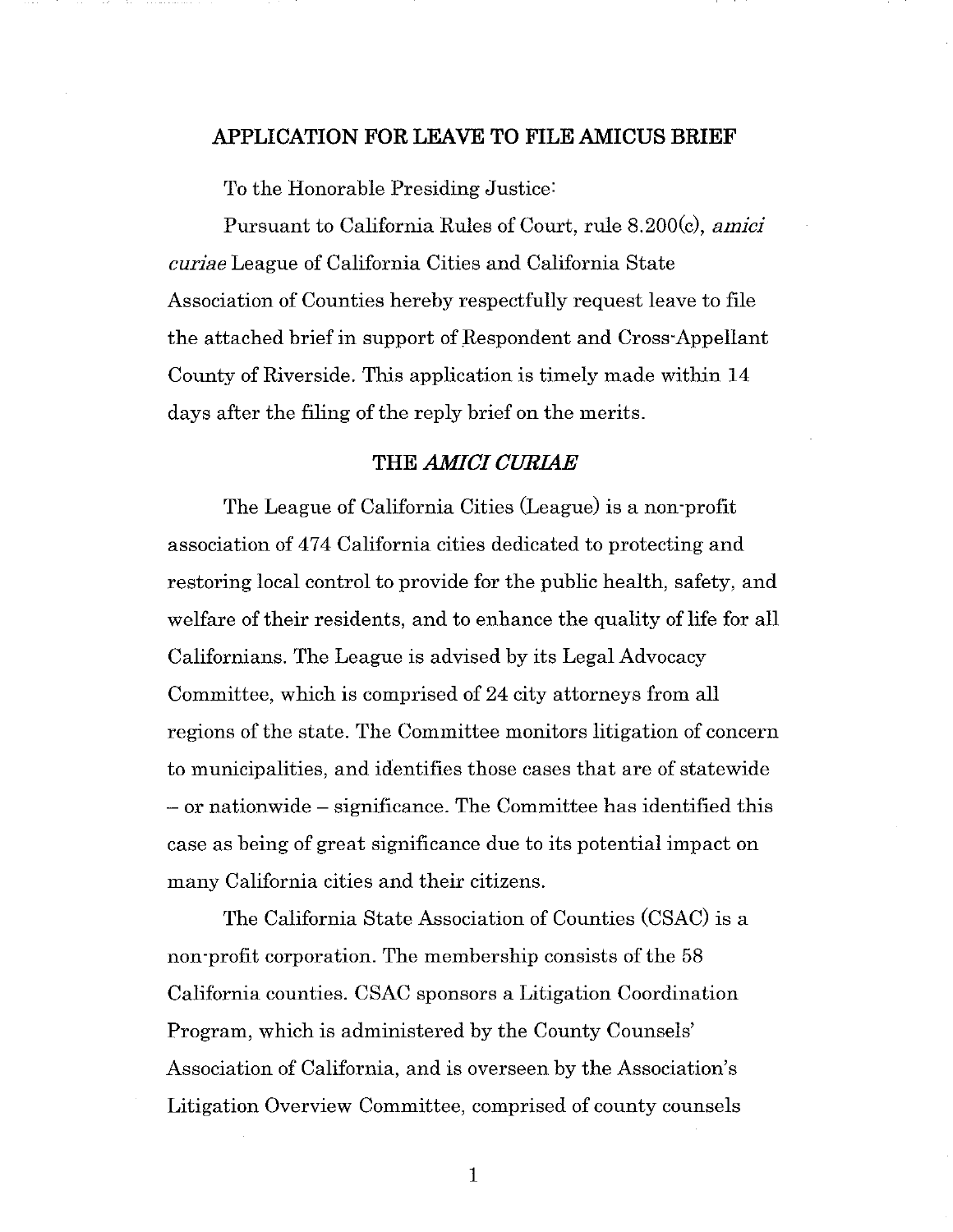throughout the state. The Litigation Overview Committee monitors litigation of concern to counties statewide and has determined that this case is a matter with the potential to affect all California counties.

#### **THE INTEREST OF** *AMICI CURIAE*

As local public agencies, all members of the League and CSAC (collectively, the *"amici')* are subject to mandatory factfinding under the Meyers-Milias-Brown Act (MMBA), Government Code section 3500 et seq., if they fail to reach agreement with employee organizations over terms and conditions of employment. Whether a local public agency must submit to factfinding only upon reaching an impasse on a collective bargaining agreement or upon reaching impasse over any negotiable subject at any time is of crucial importance to the public agencies that *amici* represent. The resolution of this issue could have a substantial impact on agencies' resources and ability to enact annual budgets in a timely manner. Additionally, the MMBA's mandatory factfinding provisions significantly interfere with charter agencies' constitutional authority to set compensation for their employees. For these reasons, the *amici,*  on behalf of the cities and counties they represent, have a substantial interest in the present matter.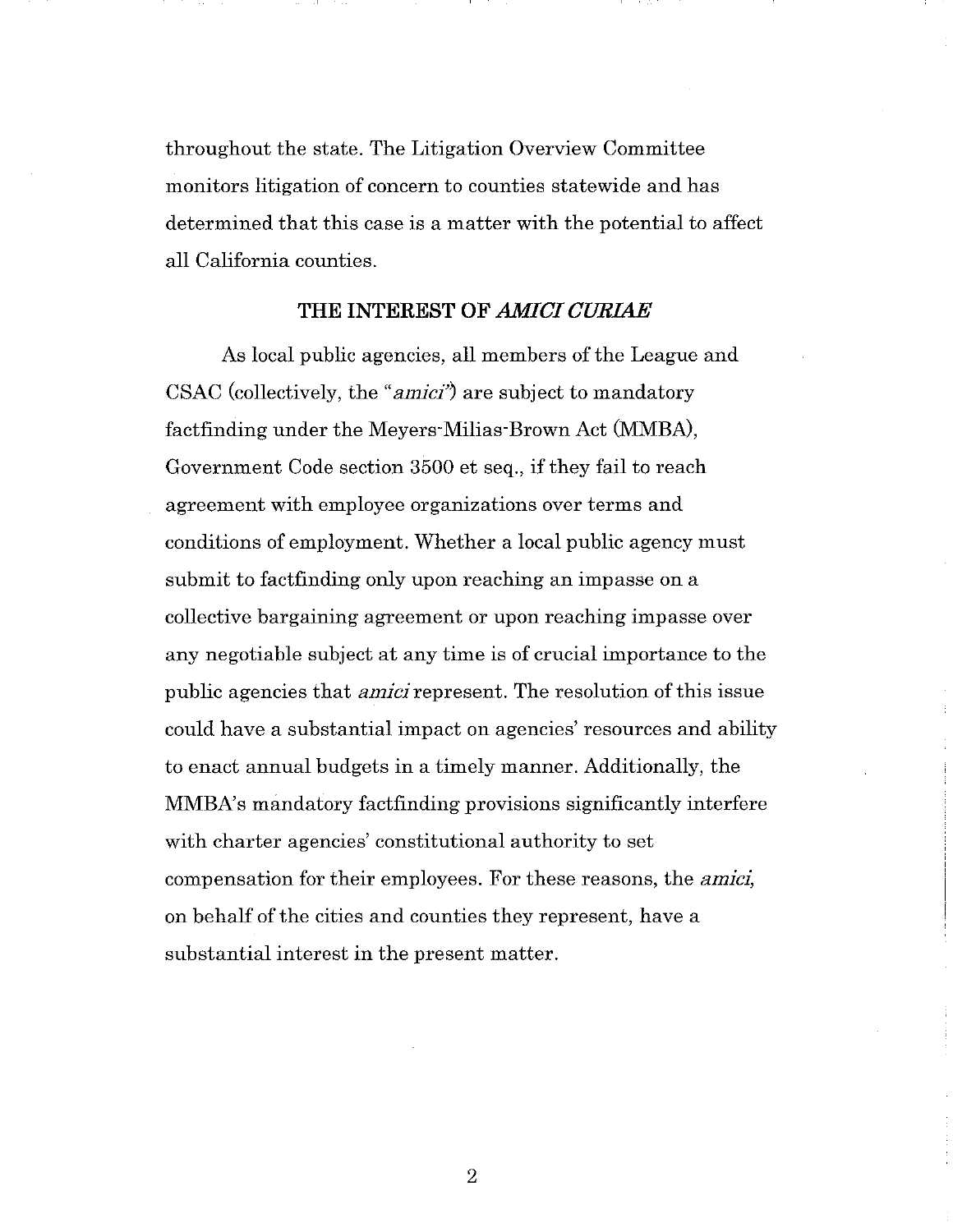#### **THE NEED FOR FURTHER BRIEFING**

Representing the interests of California public agencies, *amici* are uniquely positioned to explain the practical ramifications for public agencies should this Court adopt the Public Employment Relations Board's erroneous interpretation of the MMBA, and require agencies to submit to mandatory factfinding over an impasse in single issue negotiations. Additionally, as many of their members are charter agencies, *amici* are familiar with the constitutional restraints imposed on the Legislature with regard to charter entities' authority to set compensation for their employees, and the ways in which that authority is undermined by mandatory factfinding.

The attorneys representing *amici* have examined the briefs on file in this case and are familiar with the issues involved and the scope of the briefing. *Amici* do not intend to repeat arguments made in the parties' briefs, but to amplify and illuminate certain points so this Court can fully consider the statewide impact of mandatory factfinding on local public agencies.

#### **ABSENCE OF PARTY ASSISTANCE**

Pursuant to California Rules of Court, rule  $8.520(f)(4)$ , *amici* confirm that no party or their counsel authored this brief in whole or in part. Nor did any party, their counsel, person, or entity make a monetary contribution to the preparation or submission of this brief, except *amici,* their governing boards, their members, and their counsel.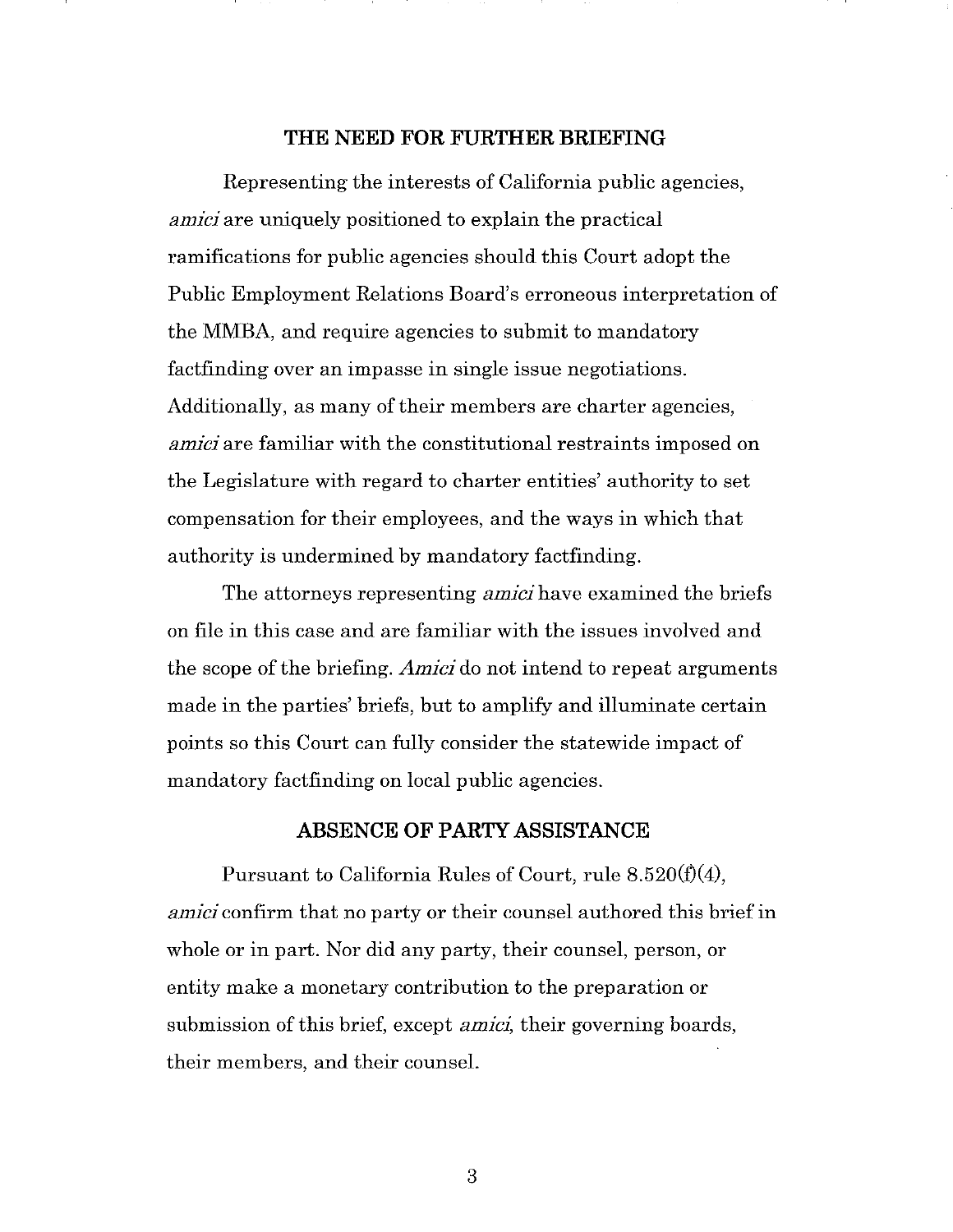## **CONCLUSION**

For the foregoing reasons, the *amici curiae* respectfully request that the Court accept the accompanying brief for filing in this case.

Dated: August 20, 2015

Respectfully submitted,

RENNE SLOAN HOLTZMAN SAKAI LLP

 $4500$ By:

Timothy G. Yeung Erich W. Shiners Attorneys for *Amici Curiae*  League of California Cities and California State Association of Counties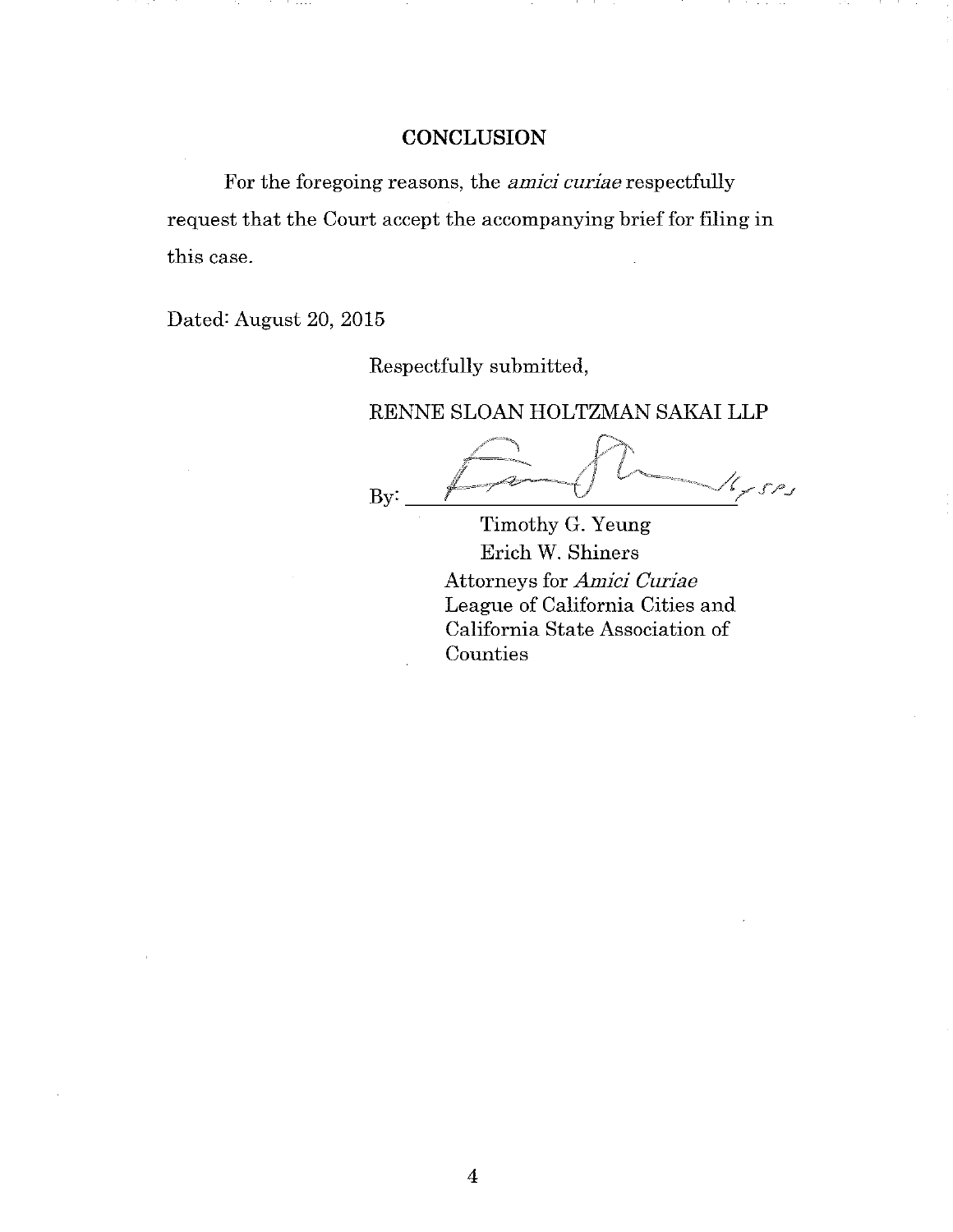# **BRIEF OF** *AMICI CURIAE*  **I. INTRODUCTION**

Although there are many issues at play in this case, this brief addresses only two of particular interest to *amici* and their members: (1) whether the mandatory factfinding procedures enacted by Assembly Bill 6461 interfere with charter entities' constitutional home rule authority; and (2) whether AB 646 factfinding applies to all issues subject to negotiation or only to negotiations for a full collective bargaining agreement.

Charter cities and counties have constitutional authority over budgeting and municipal functions with which the Legislature may not interfere. AB 646 violates that constitutional prohibition by forcing agencies to spend money they otherwise would not spend and allowing private third parties to substantially influence the substance and timing of the agency's budgeting process. Thus, AB 646 is unconstitutional as applied to charter cities and counties.

As for the scope of AB 646, the trial court correctly ruled that local public agencies may only be compelled to submit to factfinding when they have reached an impasse in negotiations over a full collective bargaining agreement. That ruling is consistent with the statutory language enacted by AB 646, as well as its legislative history. Nothing in the briefs filed by

<sup>1</sup> AB 646 amended several sections of the Meyers-Milias-Brown Act (MMBA), Government Code section 3500 et seq. For ease of reference, *amici* use the term "AB 646" to describe the amendments as a whole, while referencing specific Government Code sections within AB 646 as necessary.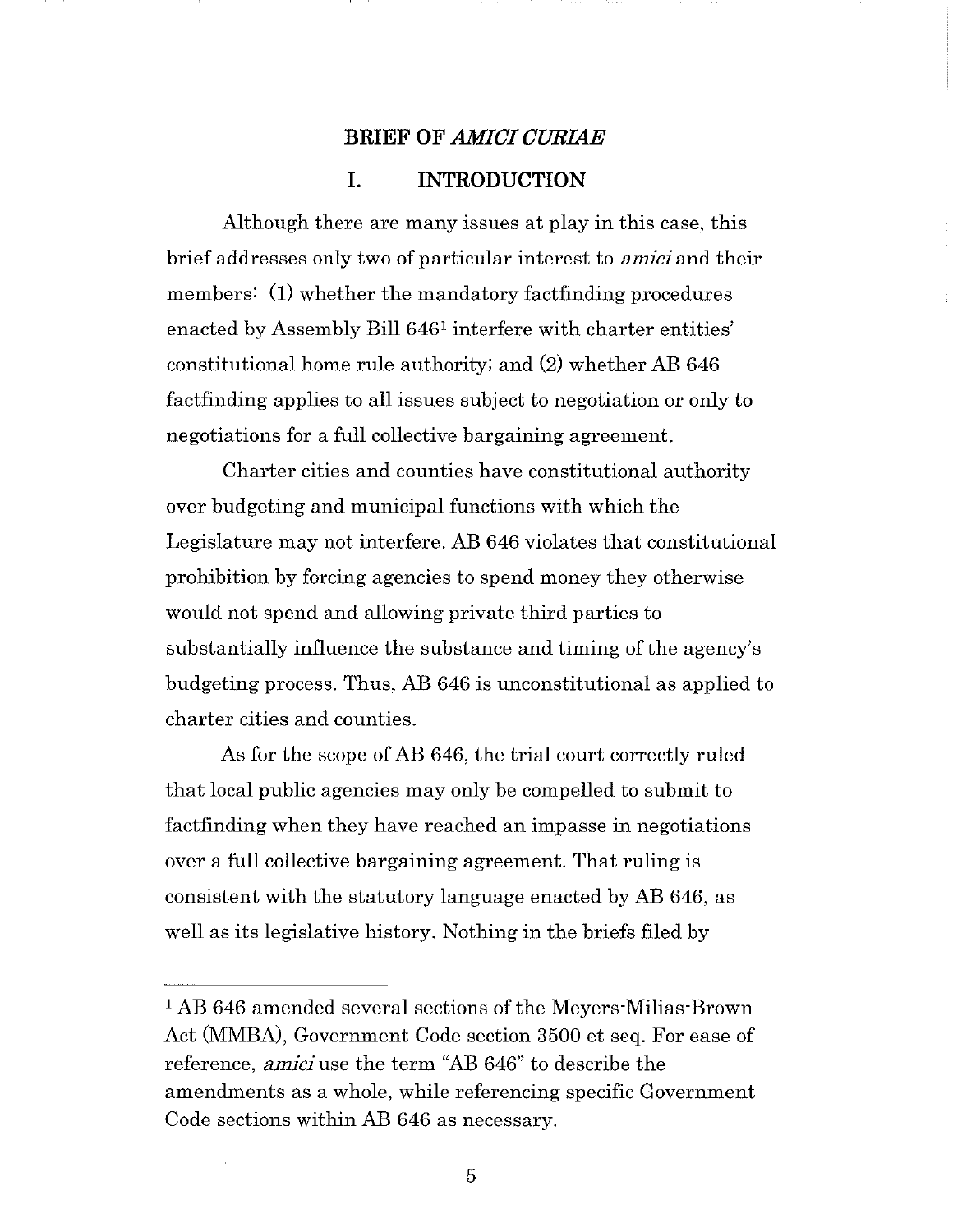Appellants and Cross-Respondents Public Employment Relations Board (PERE) and Service Employees International Union, Local 721 (SEIU), compels a contrary conclusion.

Further, PERB's repeated refrain that "we've always done it this way under other statutes" is unavailing. There are significant differences between AB 646 and the pre-existing statutes that require factfinding for school districts and public universities - differences PERE fails to adequately acknowledge. These important differences impact not only the statutory interpretation issue but the constitutional issue as well. Consequently, this is a case of first impression  $-$  not a case that has already been decided under existing law.

Finally, PERB's reliance on a vetoed bill and its own recent decisions - all created in response to this case and *San Diego Housing Commission v. PERE* - is misplaced. As with all bills that fail to become law, the vetoed legislation, Assembly Bill 2126, has little interpretive value. And PERB's recent decisions are entitled to no deference because they were created for the purpose of assisting PERE in litigation over the scope of AB 646.

Both the Legislature and PERE have tried to predetermine the outcome of this case. But the Governor's wisdom in vetoing AB 2126 should prevail: this Court should decide this important issue of first impression.

For the reasons discussed below, as well as those amply briefed by Respondent and Cross-Appellant County of Riverside (County), *amici* ask this court to rule AB 646 unconstitutional as applied to charter cities and counties, and further that AB 646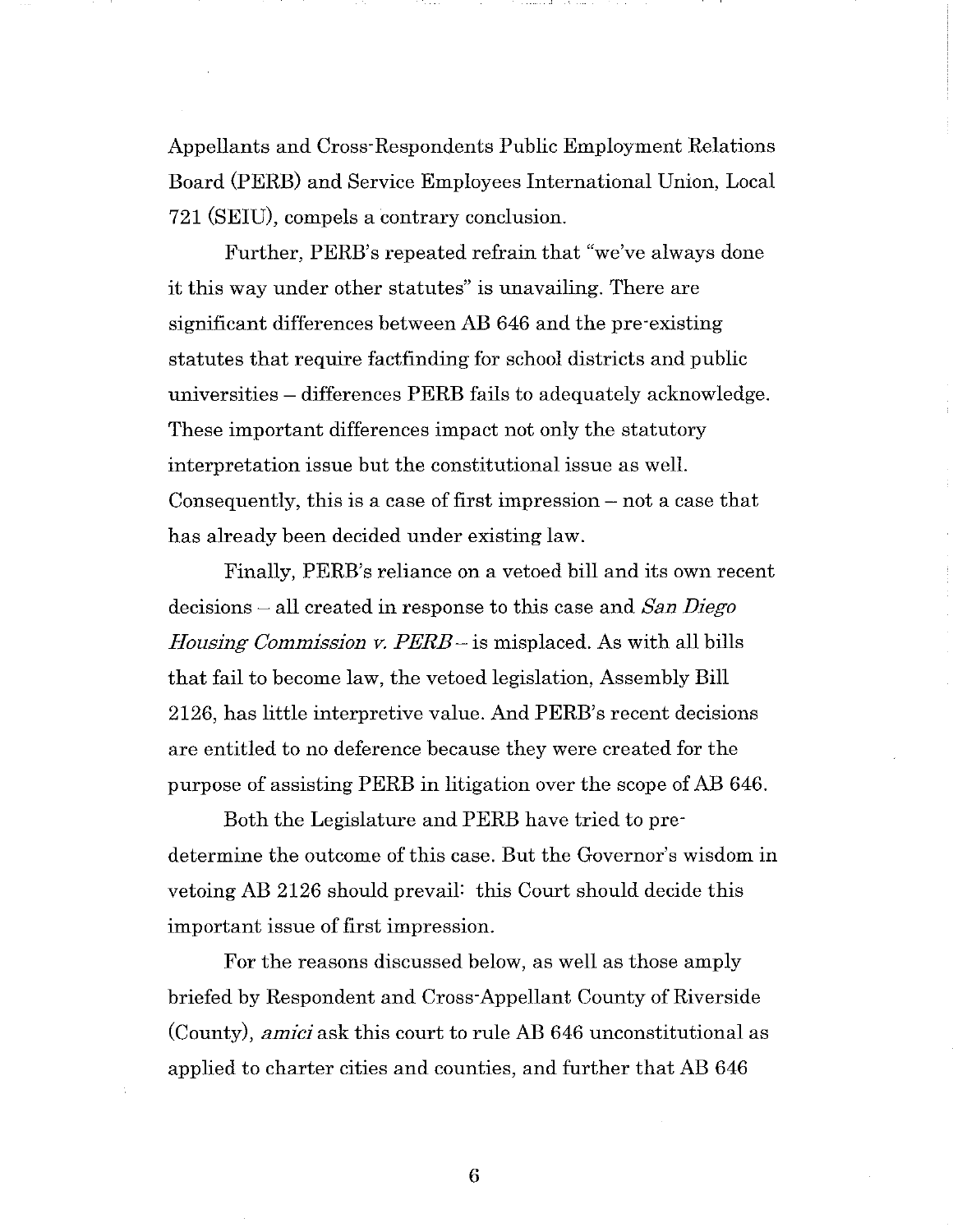applies only to an impasse over a full collective bargaining agreement.

#### **II. FACTUAL BACKGROUND AND PROCEDURAL HISTORY**

*Amici* join in and incorporate by reference the Relevant Factual and Procedural Background section found at pages 11·13 of the County's Combined Opposition on Appeal and Opening Brief on Cross-Appeal.

#### **III. ARGUMENT**

#### **A. AB 646 UNCONSTITUTIONALLY INTERFERES WITH CHARTER ENTITIES' HOME RULE AUTHORITY**

The California Constitution grants charter entities such as the County of Riverside home rule authority over their budget processes and employee compensation. AB 646 is unconstitutional on its face because it impermissibly interferes with this authority. And while the trial court appears to have limited the reach of AB 646 to avoid this very issue, even that narrow reading cannot cure the statute's constitutional infirmity.

A charter entity's governing body has plenary authority over the compensation of the entity's employees. (Cal. Const., art. XI, § 1, subd. (b), § 5, subd. (b).) Additionally, "[t]he Legislature may not delegate to a private person or body power to make, control, appropriate, supervise, or interfere with county or municipal corporation improvements, money, or property, or to levy taxes or assessments, or perform municipal functions." (Cal. Const., art. XI, § 11, subd. (a).) Taken together, these constitutional provisions prohibit the Legislature from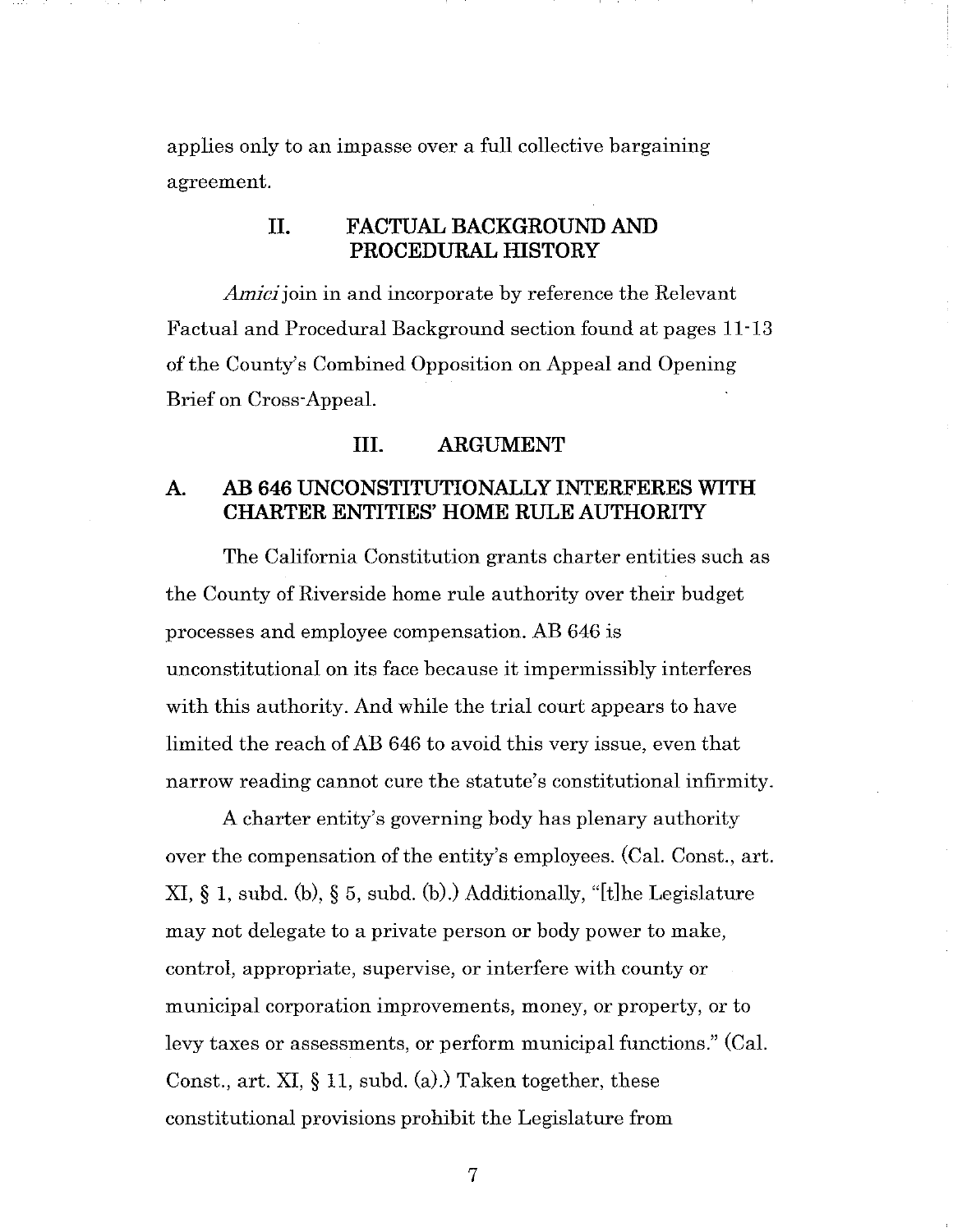substantially interfering with a charter entity's plenary authority over employee compensation. (See *County of Riverside v. Superior Court* (2003) 30 Cal.4th 278, 292; *County of Sonoma v. Superior Court* (2009) 173 Cal.App.4th 322, 339-340.) But this is exactly what AB 646 does: it allows *two* private bodies – the employee organization and the factfinding panel  $-$  to substantially interfere with a charter entity's municipal function of setting employee compensation. This cannot withstand constitutional muster.

PERE and SEID argue that AB 646 does not violate Article XI because it does not preclude the governing body from ultimately setting the terms and conditions of employment. But this procedural/substantive dichotomy is not conclusive. Rather, it is the extent to which the statute impinges on constitutional home rule powers that determines its constitutionality. *(County of Riverside v. Superior Court, supra,* 30 Cal.4th at p. 287; *County of Sonoma v. Superior Court* (2009) 173 Cal.App.4th 322, 339-340.) Under this test, AB 646 is unconstitutional because it *substantially* impinges on charter entities' budgetary authority.

## 1. AB 646 Is Unconstitutional Because It Forces Charter Cities and Counties to Spend Money They Otherwise Would Not Spend

Put simply, AB 646 is unconstitutional because it forces charter entities to spend money they otherwise would not spend. Prior to AB 646, if a charter entity reached an impasse in labor negotiations before the end of the budget year, it could implement its last, best, and final offer and incorporate those compensation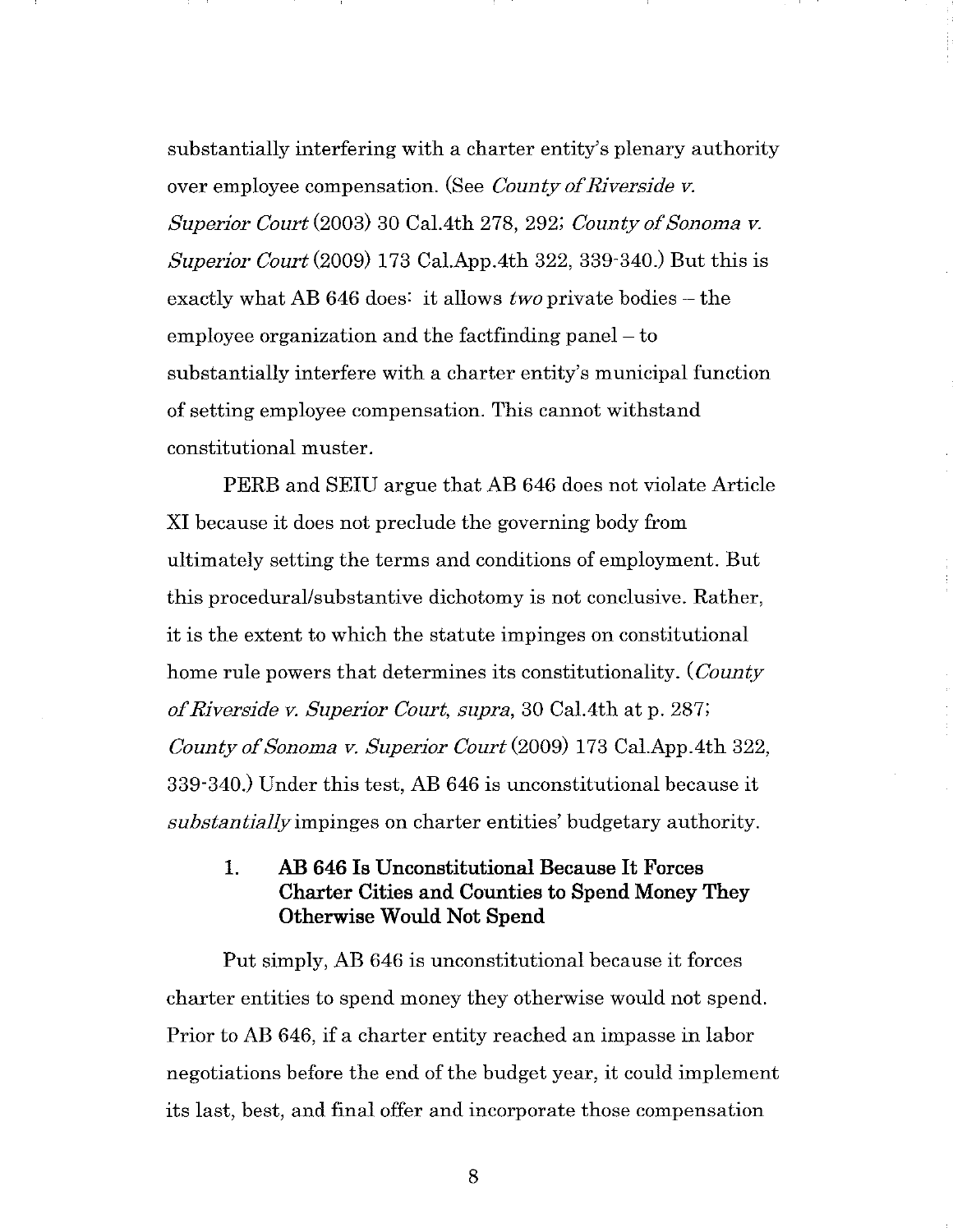and benefit costs into its budget for the next fiscal year. AB 646, however, allows an employee organization and a factfinding panel to delay this implementation until months into the new fiscal year. Under these circumstances, AB 646 forces the entity to either enact a timely budget that maintains the status quo or delay enacting a budget (if possible) until factfinding is complete. Under either scenario, the entity is forced to spend a substantial amount of money it would not otherwise spend – an amount that is ultimately borne by the taxpayers. (See *Moreno Valley Unified School Dist. v. Public Employment Relations Bd.* (1983) 142 Cal.App.3d 191, 198-199 [an employer must maintain existing terms and conditions of employment until mandatory factfinding procedures are complete].) It is a hallmark of unconstitutional interference with home rule authority for the Legislature to require a charter entity to pay compensation it has neither agreed to pay nor budgeted for. (See *Riverside, supra,* 30 Cal.4th at p. 291 [SB 440 "interfere[d] with county money (by potentially requiring the county to pay higher salaries than it chooses) ... "].)

PERE acknowledges that AB 646 can substantially delay budget implementation but denies this has any constitutional significance. [PERE Opp. & Reply, pp. 95-99] The unconstitutionality of AB 646 rests not solely on the delay, but also on the fact that unaccountable third parties determine whether  $-$  and for how long  $-$  a delay occurs.

Prior to AB 646, when a charter entity reached impasse with an employee organization, it was only required to participate in any impasse resolution procedure adopted by the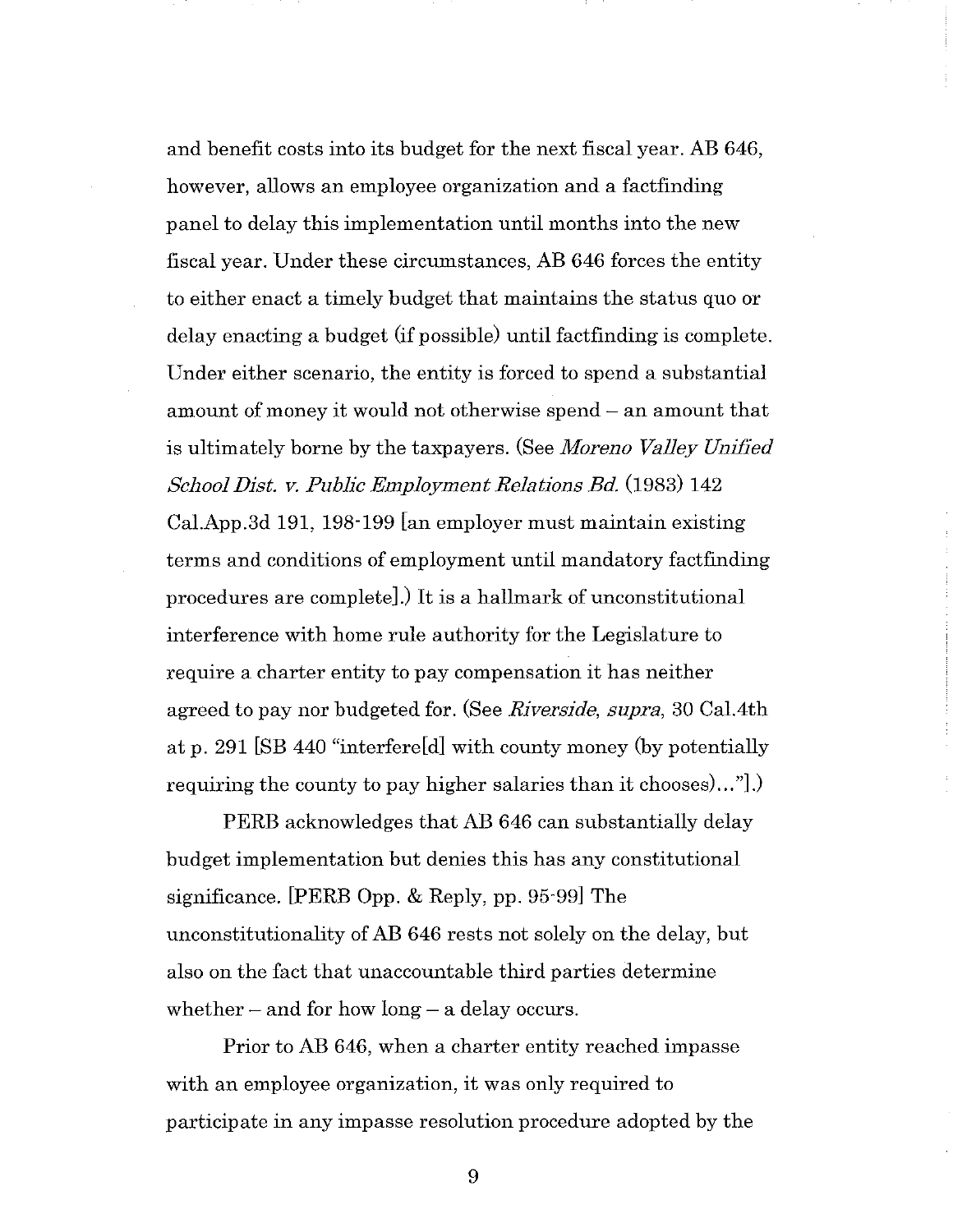voters or the entity's governing board, and contained in its charter, ordinances, or resolutions. The entity could then implement its final offer once those procedures were exhausted. (County's RJN, Exh. 6, p. 23, former Gov. Code, § 3505.4.) Under this system, the entity had a say in whether and when impasse procedures applied.

With one exception,<sup>2</sup> AB 646 took that control out of the hands of the voters and the governing body, and gave it to employee organizations and the factfinding panel. Under the AB 646 amendments to the MMBA, and PERB's regulations implementing those amendments, factfinding takes at least 85 days:

| Time after impasse before fact-finding must be<br>requested (Gov. Code, $\S$ 3505.4, subd. (a).) | $+30.45$ days |
|--------------------------------------------------------------------------------------------------|---------------|
| Time for PERB to determine if fact-finding                                                       | $+5$ working  |
| authorized (Cal. Code Regs., tit. 8, § 32802,                                                    | days          |
| subd. $(c)$ .)                                                                                   |               |
| Panel member selection after PERB makes                                                          | $+5$ working  |
| determination (Cal. Code Regs., tit. 8, § 32802,                                                 | days          |
| subd. $(c)$ .)                                                                                   |               |
| Panel chairperson appointed by PERB                                                              | $+5$ working  |
| (Cal. Code Regs., tit. 8, § 32804.)                                                              | days          |
| Time before hearing must begin                                                                   | $+10$ days    |
| (Gov. Code, § 3505.4, subd. (c).)                                                                |               |

<sup>2</sup> The AB 646 factfinding requirements do not apply to any bargaining unit that is subject to binding interest arbitration of labor contract impasses under a local entity charter. (Gov. Code, § 3505.5, subd. (e).)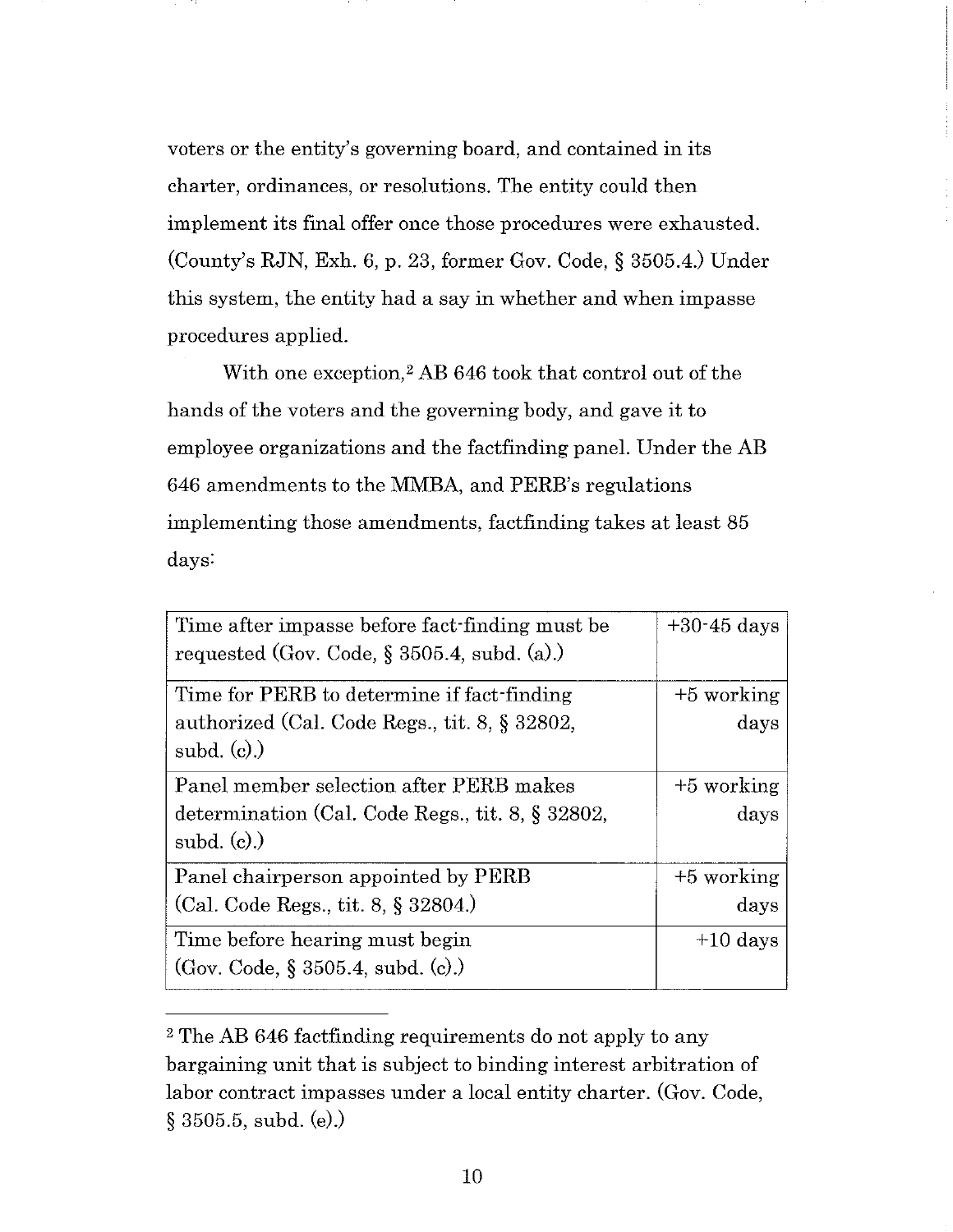| Findings of fact and recommended terms of          | $+20$ days  |
|----------------------------------------------------|-------------|
| settlement issued (if no settlement and no agreed- |             |
| upon extension, 30 days from appointment of        |             |
| chairperson) (Gov. Code, $\S 3505.5$ , subd. (a).) |             |
| Earliest possible implementation date (assumes     | $+10$ days  |
| public hearing could be held same day)             |             |
| (Gov. Code, § 3505.7.)                             |             |
| Total minimum additional time for full process     | 85-100 days |

In practice, factfinding often takes much longer. Unfortunately, most of the factfinding reports posted on PERB's website do not contain a procedural history from which one can determine the elapsed time from the factfinding request to the factfinding panel's report. Nonetheless, the responses to the County's Public Records Act requests attached to the County's RJN show that factfinding is often a four to five-month process. (E.g., County's RJN, Exh. 14 [four months]; Exh 23 [four months]; Exh. 27 [five months]; Exh. 34 [four months]; Exh. 39 [five months]; Exh. 41 [five months].) In the experience of counsel for *amici*, this often results from the unavailability of the neutral panel chair within the statutory timeframes. Additionally, many panel chairs are unwilling to hold a hearing and issue recommendations within the timelines set out in AB 646. As a result, factfinding often takes one or two months longer than the statutory timeline.

Because a local agency cannot implement terms and conditions of employment until at least ten days after the factfinding panel's recommendations are issued, AB 646 allows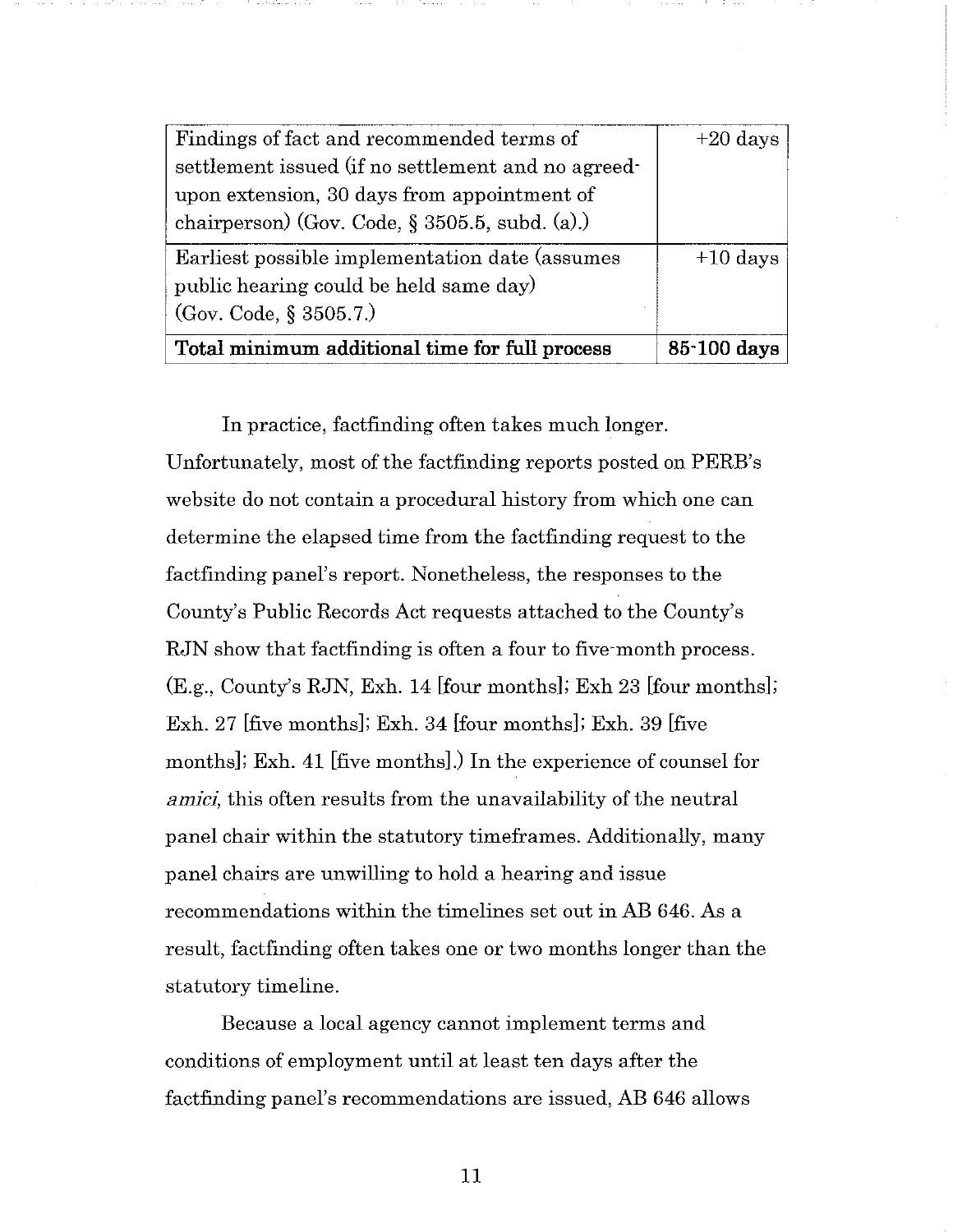an employee organization to put an agency to the choice of adopting a budget that continues existing compensation levels or delaying budget adoption until the factfinding process is complete. The simple fact that AB 646 forces an agency to make such a choice shows that it substantially impinges on a charter entity's home rule authority over employee compensation and on its budget process as a whole.

Finally, in addition to the delay inherent in factfinding, there is the substantial cost of factfinding itself. The main purpose of Article XI, section  $11(a)$  is "to prevent the giving of unlimited discretion to create debts or burdens which the local authorities must pay." *(Howard Jarvis Taxpayers Assn. v. Fresno Metropolitan Projects Authority(l995)* 40 Cal.App.4th 1359, 1368, citation and internal quotations omitted.) That is exactly what AB 646 does by allowing an employee organization  $-$  and by extension PERB – to mandate that a public agency spend money on factfinding.

AB 646 requires the parties to split the cost of the neutral panel member and "[a]ny other mutually incurred costs." (Gov. Code,  $\S$  3505.5, subds. (b) $\cdot$ (d).) As the responses to the County's Public Records Act requests attached to the County's RJN show, very few public agencies are able to proceed through factfinding without the assistance of outside attorneys or consultants. As a result, local agencies have spent more than \$2 million on factfinding over the past three years. AB 646 thus substantially interferes with agency finances by allowing an employee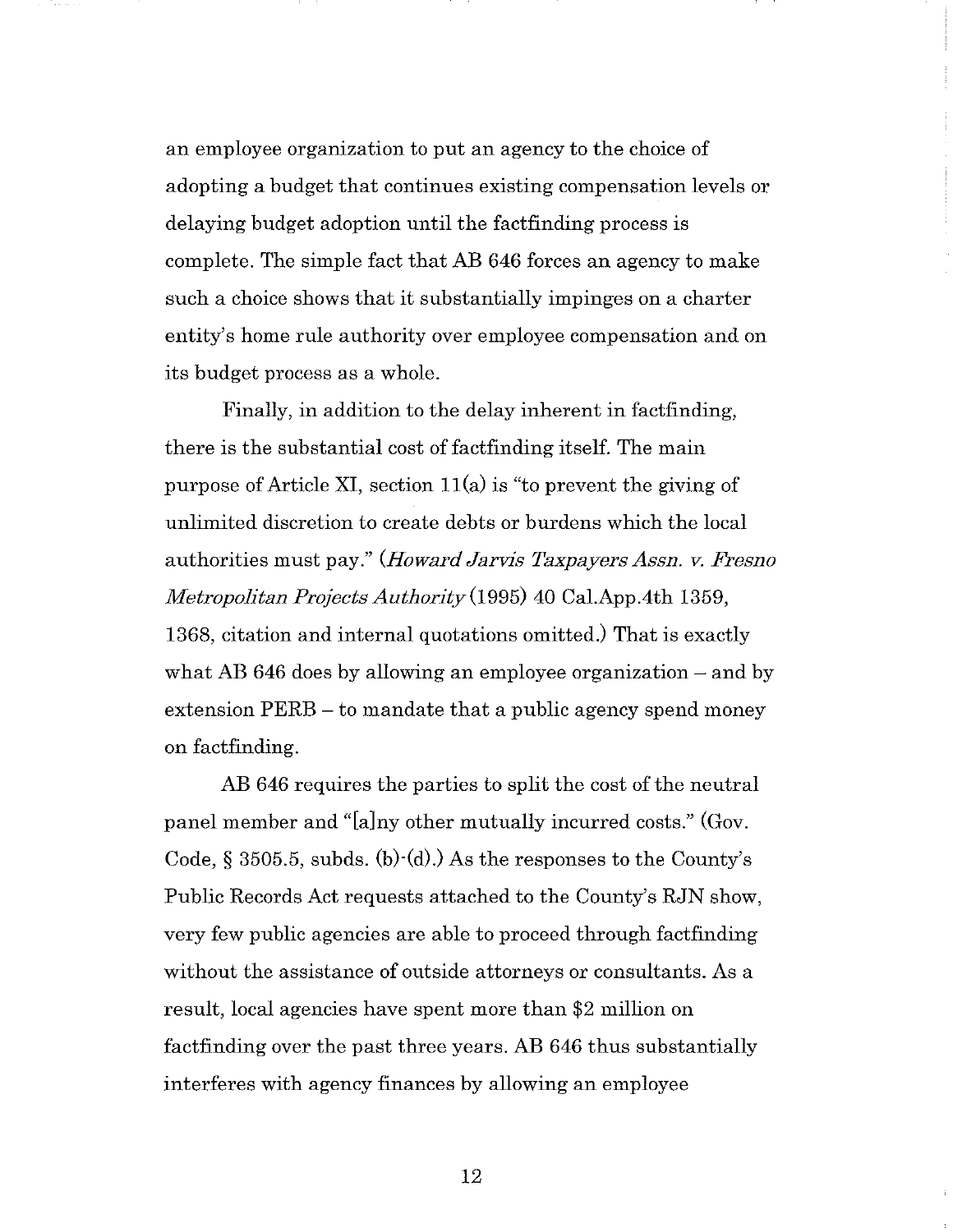organization to force an agency to spend money it otherwise would not spend.3

## 2. Differences between Factfinding under EERA/HEERA and MMBA Show That AB 646 Substantially Impinges on Home Rule Authority

In its briefing, PERB relies heavily on the existence of factfinding procedures in the Educational Employment Relations Act (EERA), Government Code section 3540 et seq., and the Higher Education Employer Employee Relations Act (HEERA), Government Code section 3560 et seq., that predate those under AB 646. [PERB Opp. & Reply, pp. 39-42] Contrary to PERB's contention, the differences between EERA/HEERA factfinding on the one hand, and MMBA factfinding pursuant to AB 646 on the other, are significant. In fact, two differences in particular constitute substantial impingement on charter entities' home rule authority.

EERA/HEERA factfinding provides two "gatekeeper" functions. First, PERE makes the initial determination that the parties are at impasse. (Gov. Code, §§ 3548, 3590; Cal. Code Regs., tit. 8, §§ 32792, 32793.) PERE thus has the authority to grant or withhold the entire impasse resolution process from the

<sup>&</sup>lt;sup>3</sup> At this time it is unclear whether factfinding costs are reimbursable as a state mandate. (See Assem. Com. on Appropriations, Analysis of Assem. Bill No. 646 (2011-2012 Reg. Sess.) as amended May 11, 2011, p. 2 ["The Commission on State Mandates has approved a test claim for any local government subject to the jurisdiction of PERE that incurs increased costs as a result of a mandate, meaning their costs are eligible for reimbursement."].)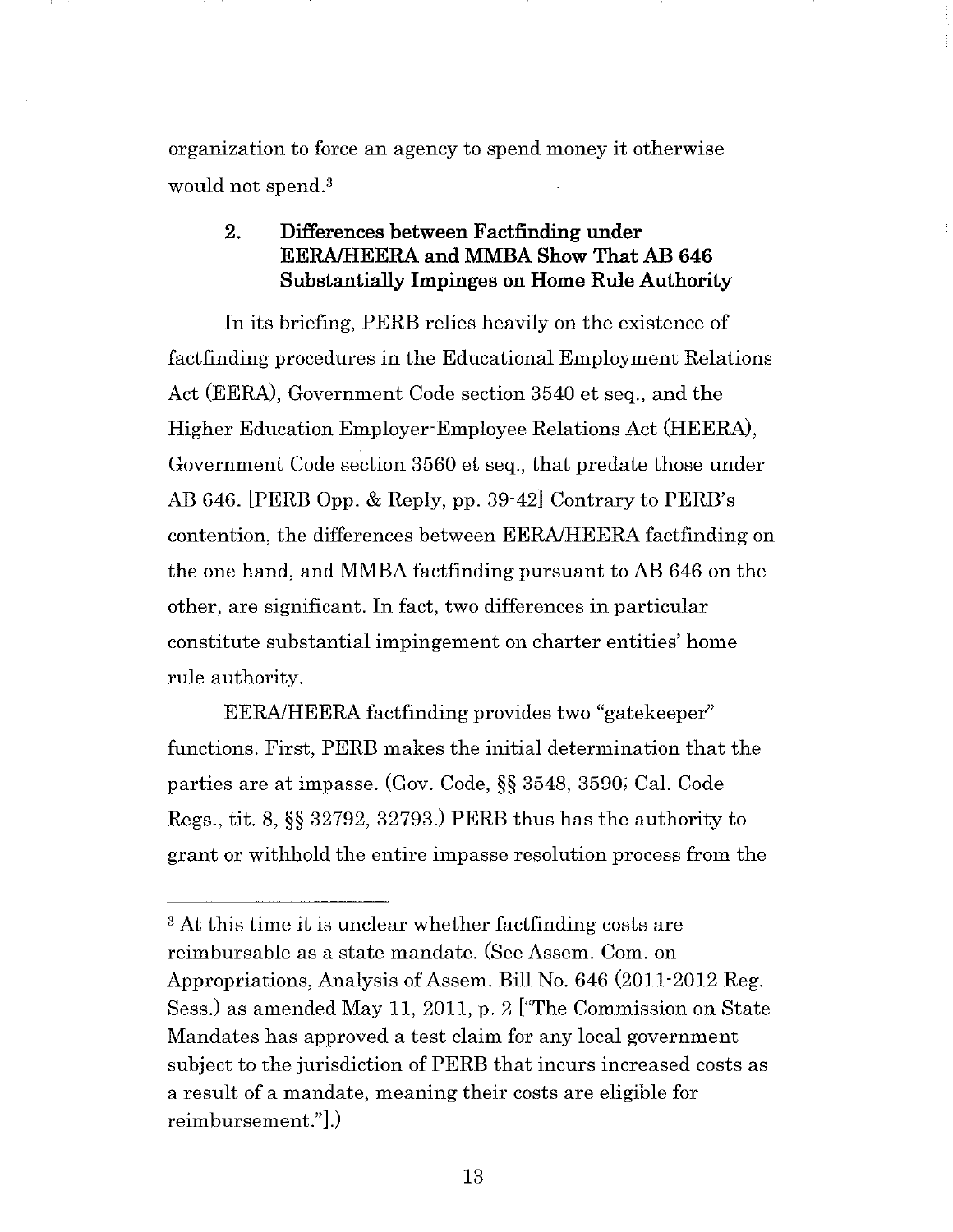requesting party at the outset. Second, the parties cannot proceed to factfinding unless, following unsuccessful mediation, "the mediator declares that factfinding is appropriate to the resolution of the impasse." (Gov. Code,§§ 3548.1, subd. (a), 3591; Cal. Code Regs., tit. 8, § 32797, subd. (a).) Thus, at this stage the mediator has the authority to grant or deny factfinding.

These crucial "gatekeeper" functions are entirely absent from AB 646. 4 When an employee organization files a factfinding request with PERE, PERE does nothing more than determine whether the request was filed within the statutory timeline. *(Workforce Investment Bd. of Solano* County(2014) PERE Order No. Ad-418-M [39 PERC  $\P$  65].) PERB does not determine whether an impasse actually exists. Nor does AB 646 require that a mediator declare factfinding to be appropriate before factfinding can be granted. Thus, unlike EERA/HEERA, where a party must pass two "gatekeepers" to reach factfinding, AB 646 provides for no gatekeepers, other than PERB's cursory review of the employee organization's request.

The lack of gatekeeper functions in AB 646 factfinding puts the employee organization, and later the factfinding panel, in control of whether and when factfinding occurs. Consequently, unlike EERA/HEERA where factfinding is available only when warranted  $-$  as determined by two different neutrals  $-$  AB 646 factfinding is available to any employee organization that can file

<sup>4</sup> Interestingly, AB 646 originally included both gatekeeper functions but they were removed by later amendments. (Assem. Bill No. 646 (2011-2012 Reg. Sess.) as introduced February 16, 2011; County's RJN, Exh 9, p. 8.)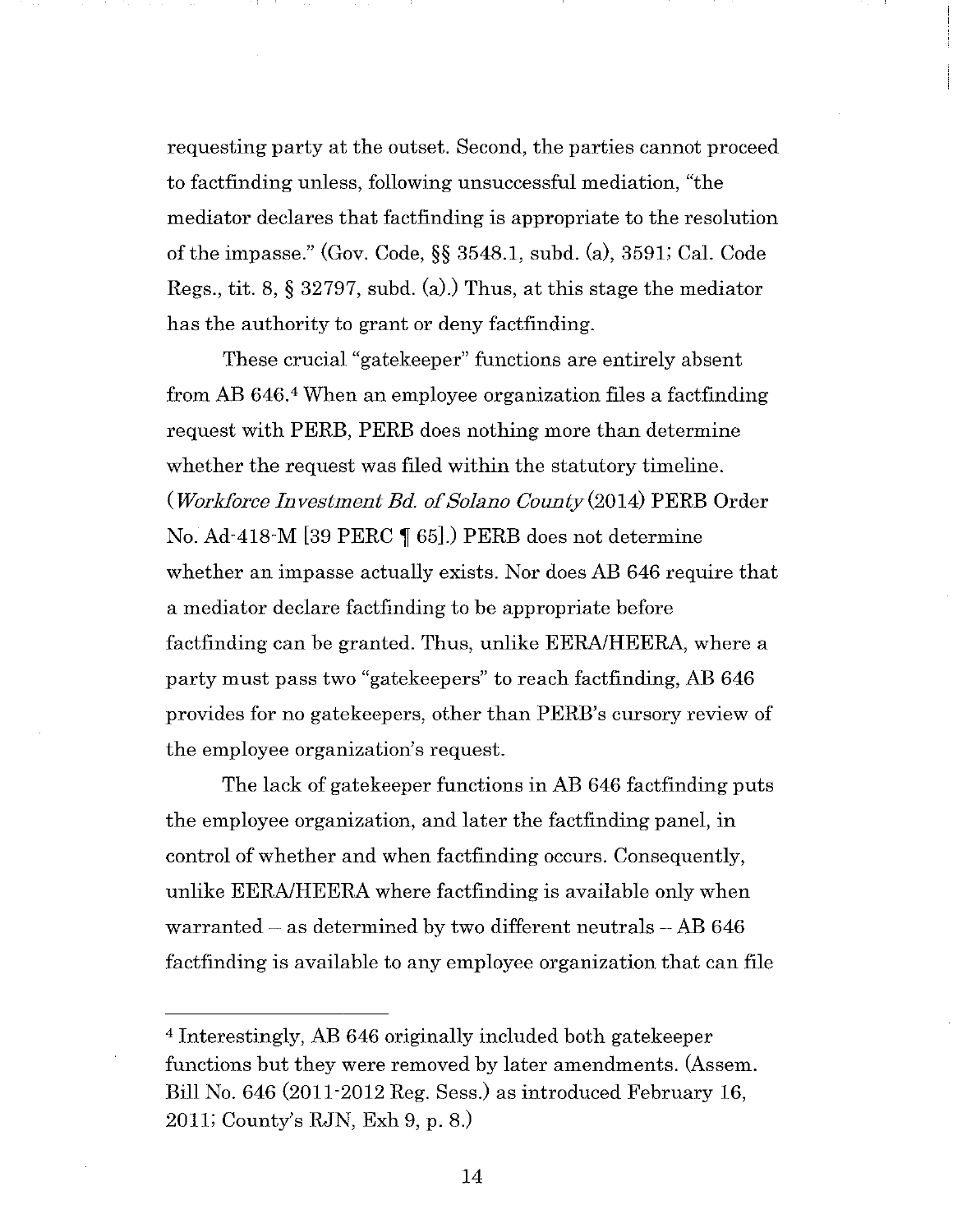a proper request within the statutory timeline. This unprecedented amount of control over the factfinding process renders two private bodies functionally capable of substantially influencing the substance and timing of an agency's budget adoption. Thus, because it is substantive, not just procedural, AB 646 impermissibly impinges on charter entities' home rule authority over their budgets. *(County of Riverside, supra,* 30 Cal.4th at p. 289; *County of Sonoma, supra,* 173 Cal.App.4th at p.340.)

## B. AB 646 DOES NOT require factfinding outside of negotiations for a full collective bargaining agreement

Although the trial court avoided ruling on the constitutional issue, it nonetheless correctly ruled that AB 646 applies only to negotiations for a full collective bargaining agreement, not to single issues that arise during the term of an agreement. Because the statutory language and legislative history support this narrow reading of AB 646, *amici* urge this Court to affirm the trial court's ruling.

## 1. PERB's Recent Decisions Interpreting the Scope of AB 646 Are Not Entitled to Deference Because They Were Created as a Defense to This Litigation

Before turning to the substantive argument, it is imperative to discuss PERB's plea for deference in light of the unique circumstances of this case. As it always does, PERE asserts the Court should defer to PERB's interpretation of the MMBA. [PERE Opening Brief, pp. 16-19] Ordinarily, deference is appropriate when a case involves a pure issue of labor law under one of the statutes PERE administers. However, not only does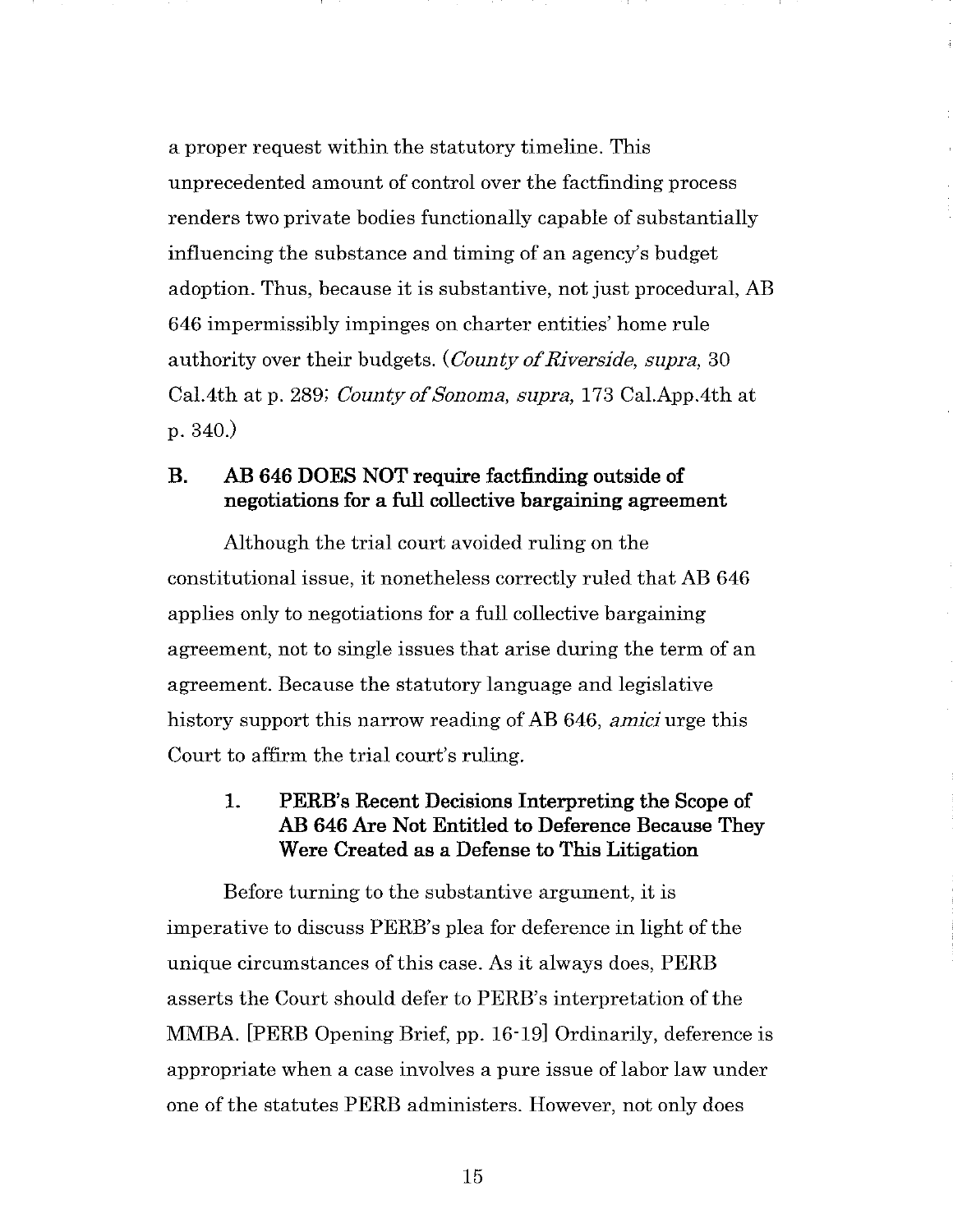this case present constitutional issues outside PERB's purview, it also has a unique procedural backstory that weighs against granting PERE *any* deference.

PERB's construction of a statute under its jurisdiction "will generally be followed unless it is clearly erroneous." *(San Mateo City School Dist. v. Public Employment Relations Bd. (1983)* 33 Cal.3d 850, 856.) Nevertheless, it is "the duty of this court, when ... a question of law is properly presented, to state the true meaning of the statute ... even though this requires the overthrow of an earlier erroneous administrative construction." *(Cumero v. Public Employment Relations Bd.* (1989) 49 Cal.3d 575, 587.) Thus, this Court is not required to blindly defer to PERB's interpretation of AB 646. Instead, this Court must exercise its independent judgment in construing the statute. *(Yamaha Corp. of America v. State Bd. of Equalization* (1998) 19 Cal.4th 1, 7.)

In its briefing, PERE urges this Court to defer to the agency's interpretation of AB 646 in two recent PERE decisions: *County of Contra Costa* (2014) PERE Order No. Ad-410-M [38 PERC 154] and *County of Fresno* (2014) PERB Order No. Ad-414-M  $[39$  PERC  $\P$  8]. [PERB Opening Brief, pp. 35-37; PERB Opp. & Reply, pp. 29-32] A brief timeline of events leading up to these decisions demonstrates why deference is not warranted here.

AB 646 took effect on January 1, 2012. PERB's initial regulations implementing AB 646 provided that a decision by PERB's Office of the General Counsel on the sufficiency of a factfinding request was not appealable to the Board itself. (Cal.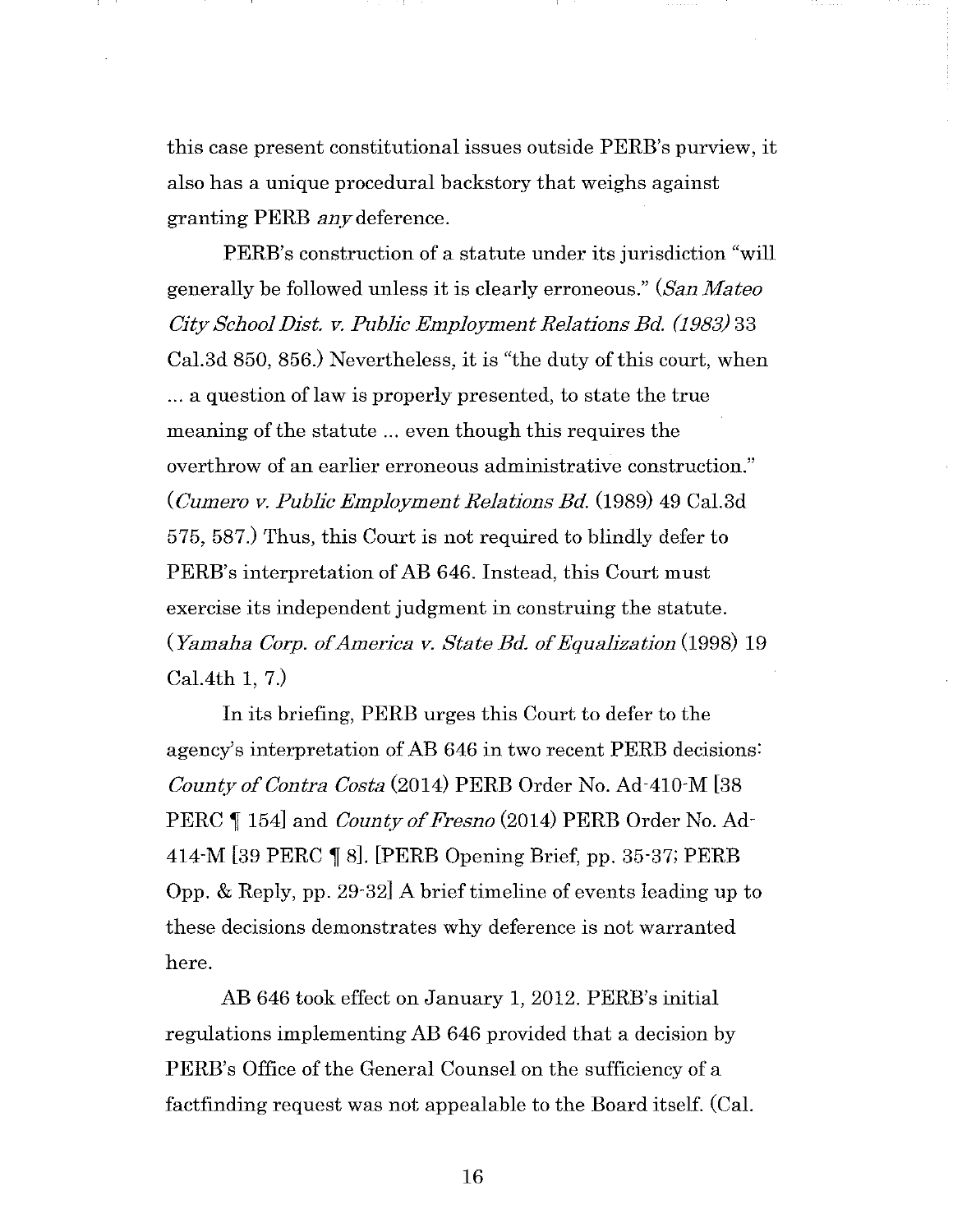Reg. Notice Register 2013, No. 17-Z, p. 613.) On December 14, 2012, the San Diego Housing Commission filed a petition for writ of mandate against PERE challenging the General Counsel's decision to compel the Commission to factfinding over the effects of a layoff.

On April 26, 2013, the California Regulatory Notice Register included a notice of proposed rulemaking stating that PERE sought to delete the regulation exempting a decision on the sufficiency of an AB 646 factfinding request from Board review. (Cal. Reg. Notice Register 2013, No. 17-Z, p. 613.) One of the stated purposes of the amendment was "the development of precedent to further guide parties." (Cal. Reg. Notice Register 2013, No. 17-Z, p. 614.)

The County filed the petition for writ of mandate in this case on May 13, 2013. PERB's amended appeal regulation took effect October 1, 2013. Since that date, PERE has issued six precedential decisions concluding that AB 646 factfinding applies to single issues.

From this sequence of events, it is obvious that PERE amended its regulations to serve its own purposes in the ongoing litigation over AB 646 factfinding. PERB's regulatory sleight of hand had two effects.

First, it precluded local agencies from challenging the sufficiency of an AB 646 factfinding request in superior court. This eliminated the potential for future adverse trial court rulings on that issue, ensuring that this case and *San Diego Housing Commission* stand alone.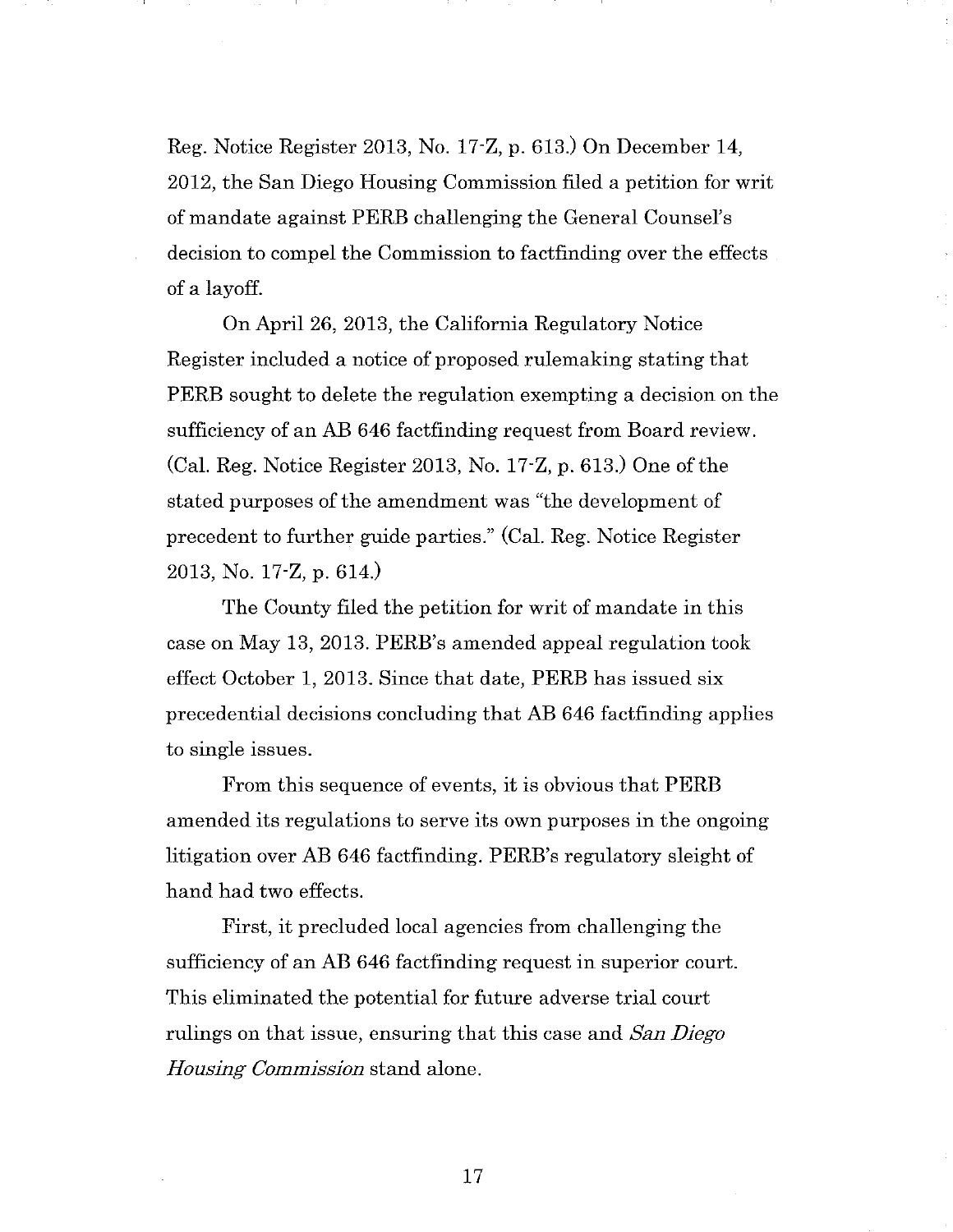Second, the regulatory change allowed PERB to issue precedential decisions on the scope of AB 646 factfinding that are binding in future PERB proceedings. It also allows PERB to argue, as it does here, that the Court should defer to those decisions because PERB is better suited than the courts to interpret this new law.

If PERB had issued a precedential decision interpreting the scope of factfinding under EERA or HEERA – or on the scope of AB 646 factfinding before the San Diego Housing Commission filed suit  $-$  there might be a colorable argument for deferring to that decision in this case. But the decisions PERB seeks deference on were manufactured specifically as a defense for *San Diego Housing Commission* and this case. Under these circumstances, PERB's decisions are entitled to no deference at all. (See *Yamaha Corp., supra,* 19 Cal.4th at p. 8, quoting Judicial Review of Agency Action (Feb. 1997) 27 Cal. Law Revision Com. Rep. (1997) p. 81 ["The standard for judicial review of agency interpretation of law is the independent judgment of the court, giving deference to the determination of the agency appropriate to the circumstances of the agency action."].)

2. Statutory Language and Legislative History Show the Legislature Intended Factfinding to Be Available Only When There Is an Impasse over a Full Collective Bargaining Agreement

PERB's arguments on the language and legislative history of AB 646 are permeated with the theme that AB 646 factfinding is exactly the same as factfinding under EERA and HEERA, and thus the three statutes should be treated identically. However,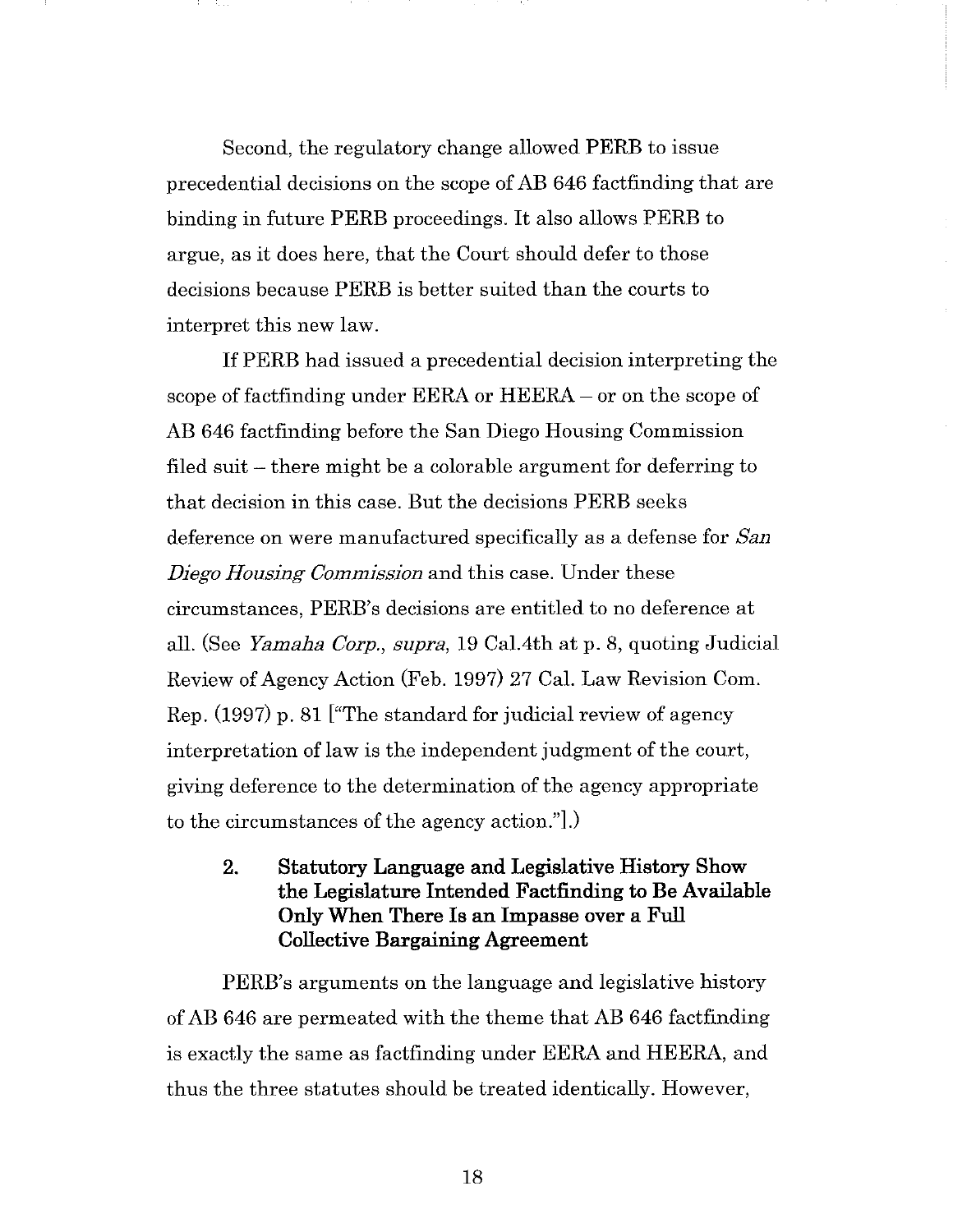both the statutory language and legislative history demonstrate important differences that compel a more narrow reading of the scope of AB 646 factfinding.

#### a. "Differences" Has a Different Meaning under AB 646 than Under EERA/HEERA

PERE relies heavily on the fact that EERA, HEERA, and AB 646 allow parties to submit "differences" to factfinding. [PERE Opp. & Reply, pp. 40-41] Under EERA, the impasse resolution process starts with the following language:

Either a public school employer or the exclusive representative may declare that an impasse has been reached between the parties in negotiations over matters within the scope of representation and may request the board to appoint a mediator for the purpose of assisting them in reconciling their differences and resolving the controversy on terms which are mutually acceptable.

(Gov. Code,§ 3548.)5 EERA and HEERA thus define "differences" as an impasse over "matters within the scope of representation." AB 646 contains no similar language.

Where one statute contains certain language but a second similar statute does not, it is presumed "the Legislature intended to omit the concept in the second statute." *(Peoples v. San Diego Unified School Dist.* (2006) 138 Cal.App.4th 463, 472.) Here, the Legislature chose not to define "differences" - as it did in EERA and HEERA – as any dispute over a "matter within the scope of

<sup>5</sup> HEERA's language is identical except instead of "a public school employer" the statute simply states "an employer." (Gov. Code, § 3590.)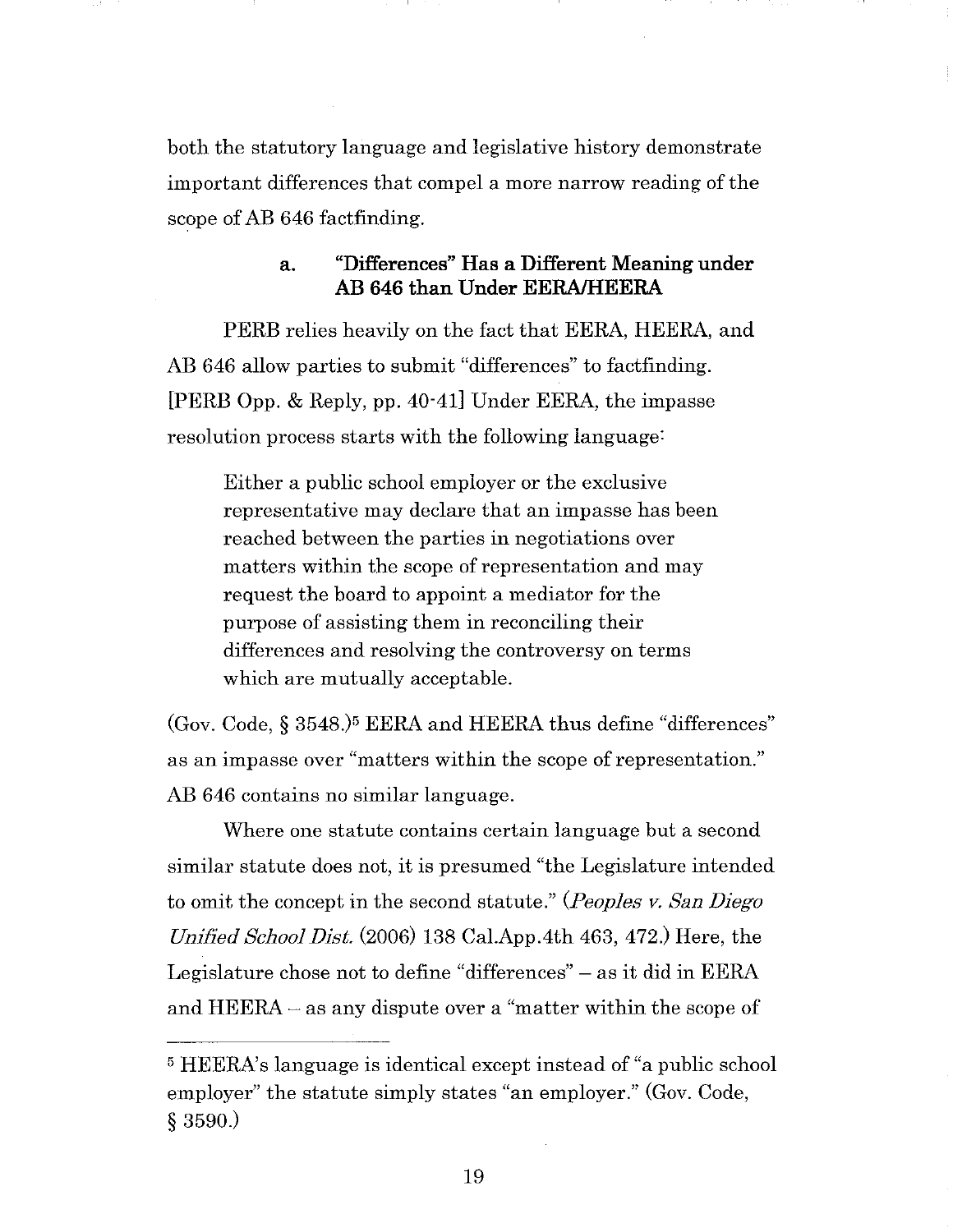representation." As a result, "differences" must have a different meaning under AB 646 than under EERA and HEERA. Absent the expansive definition found in those statutes, "differences" in AB 646 can only mean a dispute over the terms of a full collective bargaining agreement. Consequently, the plain language of AB 646 does not support PERB's reading of the statute.

# b. AB 646's Factfinding Criteria Show that Factfinding Is Available Only When There Is an Impasse over a Full Collective Bargaining Agreement

As part of its continuing theme that AB 646 factfinding is identical to EERA/HEERA factfinding, PERE claims the factfinding criteria in Government Code section 3505.4, subdivision (d), are optional. [PERE Opp. & Reply, pp. 38-39] That subdivision reads, in relevant part: "In arriving at their findings and recommendations, the factfinders *shall* consider, weigh, and be guided by *all* the following criteria." (Emphasis added.)

"[I]f the statutory language is not ambiguous, then we presume the Legislature meant what it said, and the plain meaning of the language governs." *(In re Austin P.* (2004) 118 Cal.App.4th 1124, 1129.) As a general rule, "shall" is mandatory "unless the context requires otherwise." *(Walt Rankin* & *Assoc. v. City of Murrieta* (2000) 84 Cal.App.4th 605, 614.) Nothing in AB 646 indicates that consideration of the criteria is optional. Nor does any "context" in AB 646 indicate that "all" means "some." Accordingly, "shall" and "all" should be given their plain meaning and the factors should be considered mandatory.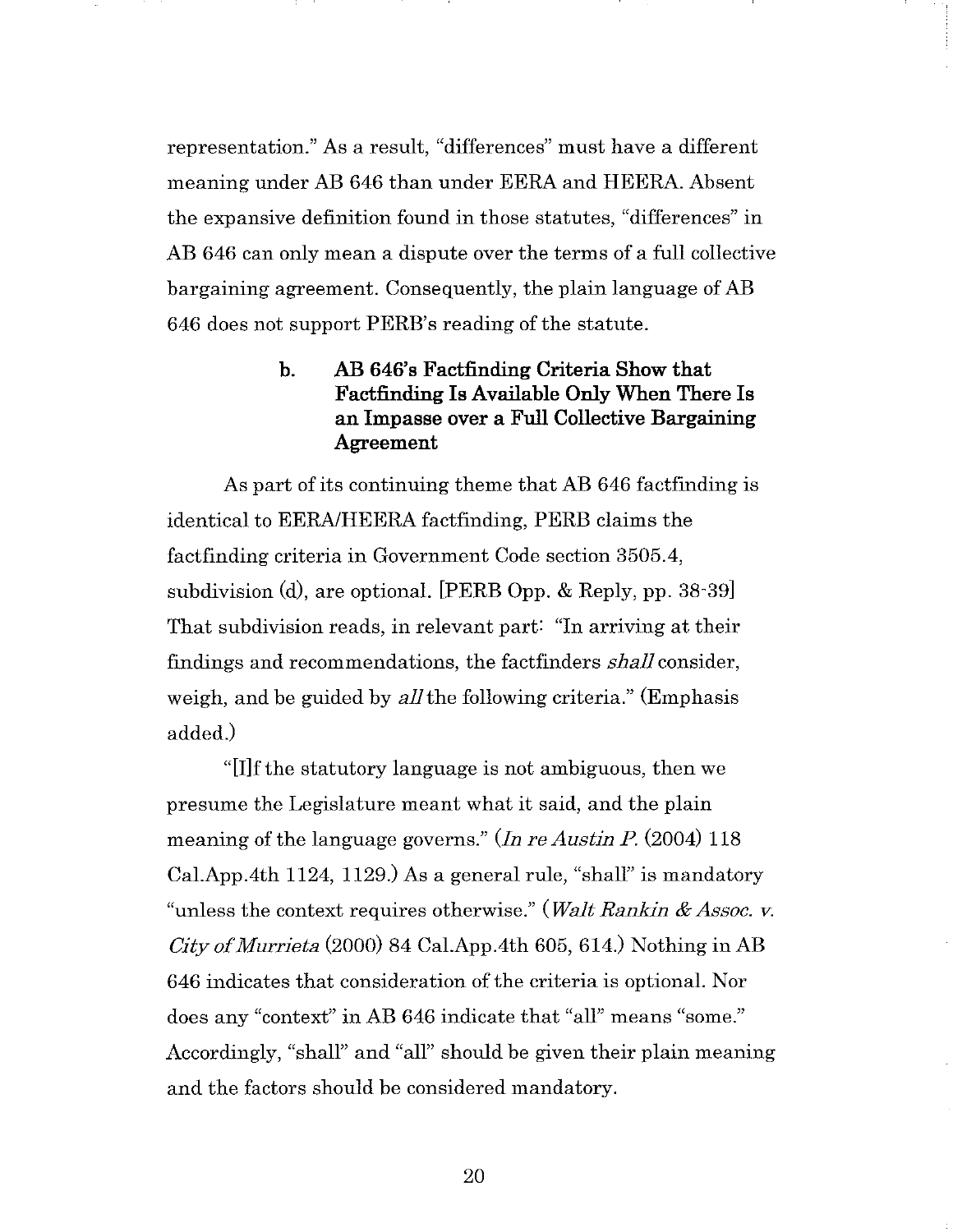PERB's wishful reading of Government Code section 3505.4, subdivision (d), is based largely on its contention that not all of the criteria may apply in factfinding over a full collective bargaining agreement. [PERE Opp. & Reply, p. 41] Without conceding the point, these criteria apply even less in many single issue disputes, such as the background investigations at issue in this case. The "financial ability of the public agency," which includes a comparison of wages, hours, and working conditions of employees in comparable agencies, the consumer price index, and employees' overall compensation, has no relevance to background investigations. It does, however, have relevance in most negotiations over full collective bargaining agreements. Thus, the criteria the factfinding panel must consider indicates that factfinding applies only to full contract negotiations, not to single issue disputes.

An appellate court may not "rewrite the clear language of [a] statute to broaden the statute's application." *(In re David*  (2012) 202 Cal.App.4th 675, 682.) Because Government Code section 3505.4, subdivision (d) clearly provides that the factfinding panel "shall" consider "all" of the listed criteria, this Court must resist PERB's attempt to rewrite the statute.

#### c. There is No Evidence the Legislature Intended to Import EERA/HEERA's Single Issue Factfinding into AB 646

PERE also relies heavily on the presumption that, in enacting AB 646, the Legislature was aware that factfinding over single issues occurred under EERA and HEERA and that it approved of that practice. [PERE Opening Brief, pp. 19-23; PERE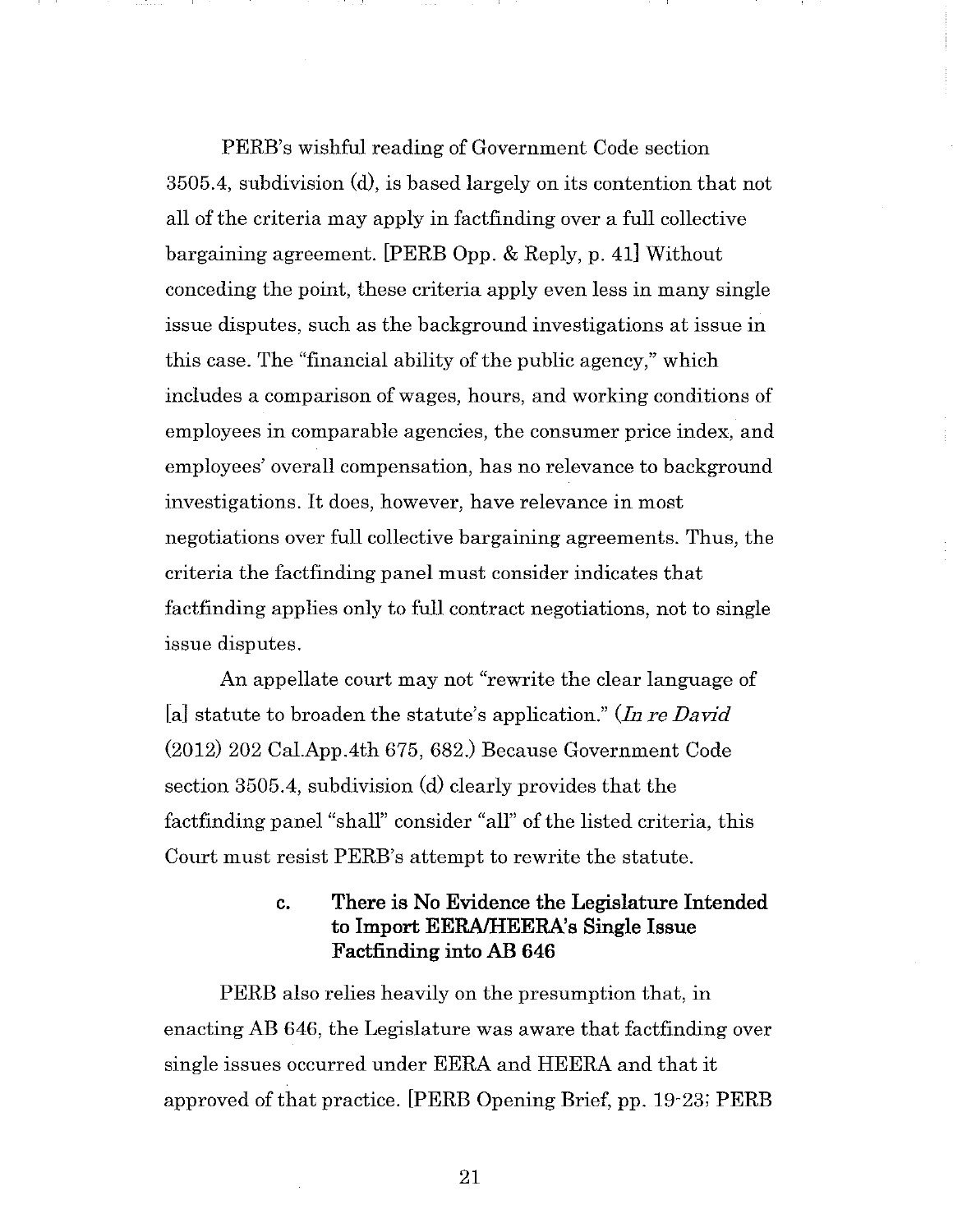Opp. & Reply, p. 41] "[A] presumption that the Legislature is aware of an administrative construction of a statute should be applied if the agency's interpretation of the statutory provisions is of such longstanding duration that the Legislature may be presumed to know of it. [Citations.]" *(Moore v. California State Bd. of Accountancy(1992)* 2 Cal.4th 999, 1017-1018.) However, the presumption may be rebutted by evidence to the contrary. *(Environmental Protection Information Center v. Department of Forestry & Fire Protection* (1996) 43 Cal.App.4th 1011, 1026.) In this case, the presumption is not supported by the record.

Typically, knowledge is presumed when an agency adopts a regulation implementing the statute and the Legislature later amends the statute without addressing the subject of the regulation. *(Moore, supra,* 2 Cal.4th at pp. 1017-1018.) Knowledge may also be presumed from court decisions or legislative correspondence. *(Id.* at p. 1018.)

None of these bases for presuming legislative knowledge is present here. PERB's regulations governing factfinding under EERA and HEERA are silent as to whether factfinding applies to single issues, full collective bargaining agreements, or both. (Cal. Code Regs., tit. 8, §§ 32792-32800.) There is no reported court or administrative decision addressing whether factfinding under EERA or HEERA applies to single issues. Nor is there any legislative correspondence in the record that would indicate the Legislature was aware prior to enactment of AB 646 that single issues were subject to factfinding under EERA and HEERA. In fact, there is not a single mention of what EERA/HEERA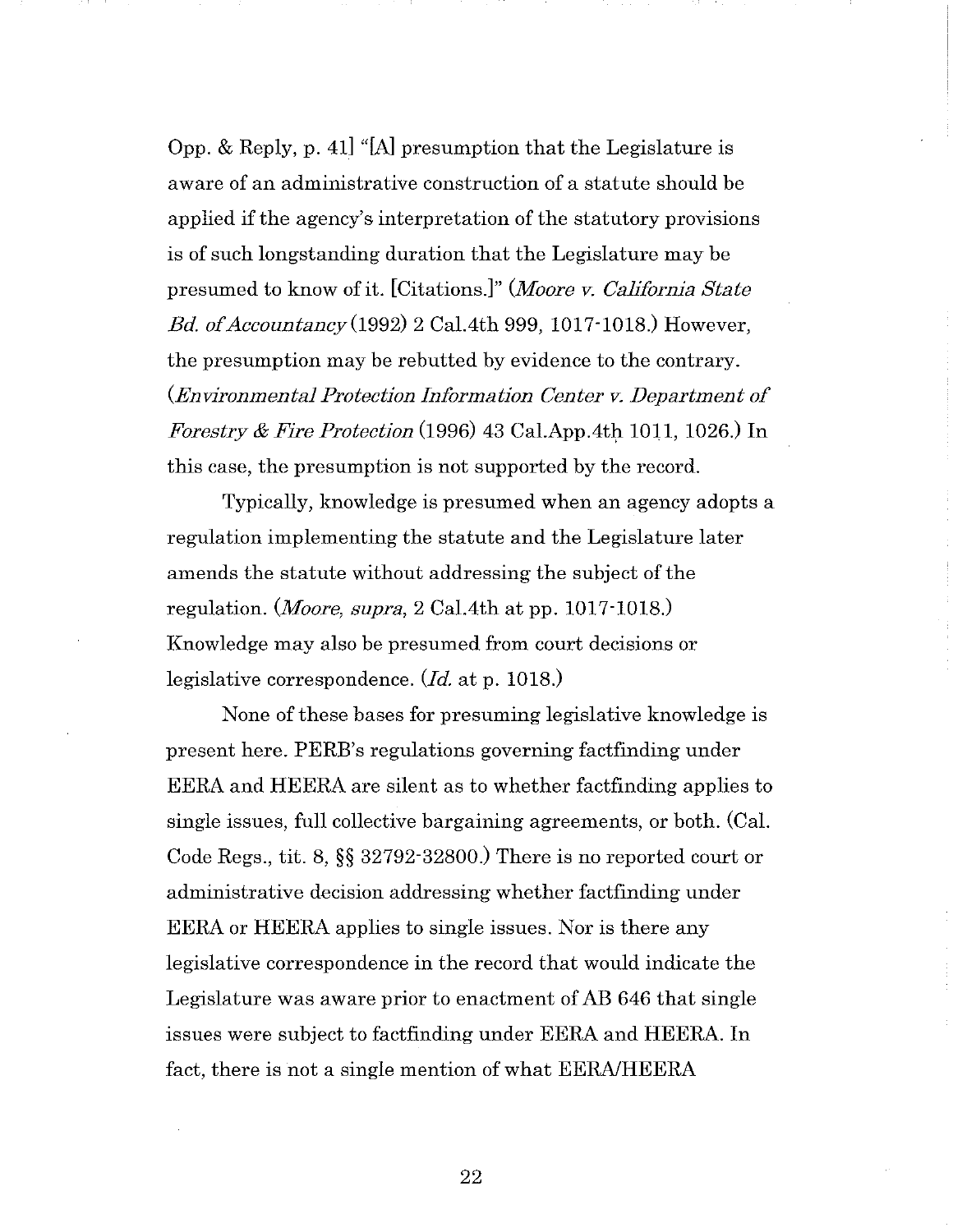factfinding actually applies to in any of the committee bill analyses of AB 646.

Instead of these types of evidence, PERE relies on written factfinding panel recommendations issued pursuant to EERA and HEERA that involved single issues. [PERE Opening Brief, pp. 22- 23] None of these recommendations addressed whether the scope of factfinding under those statutes includes single issues. And PERE has presented no evidence that the Legislature was aware of these recommendations at the time it considered AB 646. Without such evidence, there is no basis to apply the presumption of awareness and approval.

Furthermore, the fact that employers acquiesced in PERB's interpretation of the scope of factfinding under EERA and HEERA does not establish that PERB's interpretation is correct. Employers subject to those statutes may have decided not to challenge PERB's interpretation for any number of reasons. It is important to remember that, unlike AB 646, EERA and HEERA allow an employer to initiate the impasse resolution process and provide "gatekeeper" functions to weed out disputes that are not appropriate for factfinding. Thus, the instances where an employer was compelled to engage in factfinding over its objection likely were much fewer than under the AB 646 system.

Finally, even if the Legislature were presumed to have knowledge of PERB's view of the scope of factfinding under EERA and HEERA, this does not mean the Legislature intended to adopt the same scope in AB 646. In fact, the legislative history shows just the opposite. As introduced, AB 646 contained language virtually identical to the impasse resolution provisions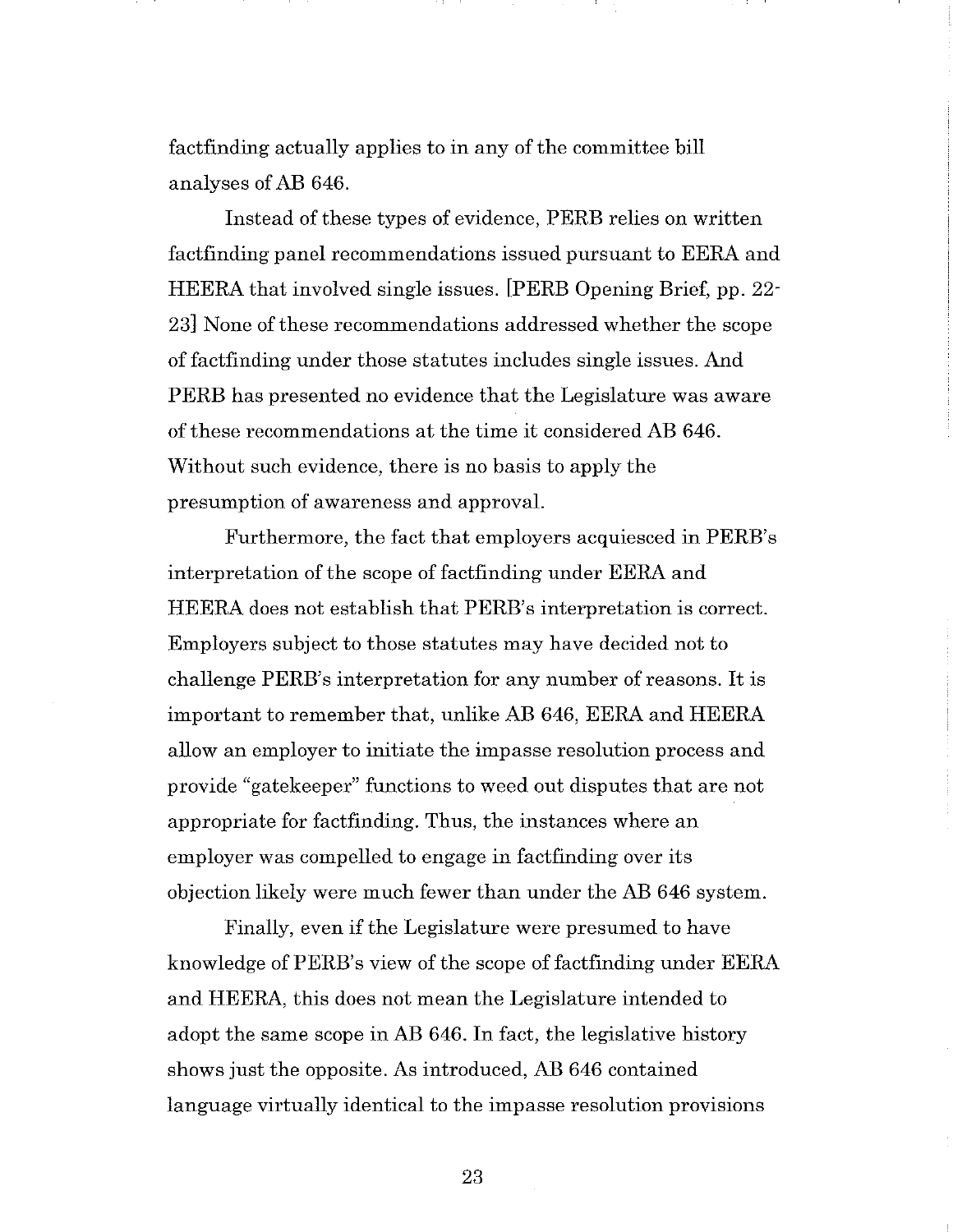ofEERA and HEERA. (Assem. Bill No. 646 (2011-2012 Reg. Sess.) as introduced Feb. 16, 2011.) As the bill made its way through the Legislature, it was amended several times to remove some of that language and insert language unique to AB 646. PERB's position that the Legislature intended to make AB 646 factfinding identical to EERA/HEERA factfinding is therefore not supported by the bill's legislative history. Accordingly, there is no reason to presume the Legislature agreed with PERB's view that EERA/HEERA factfinding applied to single issues and adopted that same scope in AB 646.

#### 3. AB 2126 Provides No Support for PERB's Reading of AB646

In its Reply Brief, PERB asserts that Assembly Bill 2126 passed almost three years after AB 646 - supports its interpretation of the scope of factfinding under the prior bill. [PERE Opp. & Reply, pp. 24-29] AB 2126 purported to "clarify" that AB 646 factfinding applies to any dispute over a matter within the scope of representation and not just to negotiations for a full collective bargaining agreement. (Assem. Bill No. 2126 (2013-2014 Reg. Sess.) as enrolled Sept. 4, 2014.) Crucially, however, the Governor vetoed AB 2126. [County's RJN to Opp. & Opening, Exh. 3]

A bill that does not become law has little value as evidence of legislative intent. *(Dyna-Med, Inc. v. Fair Employment* & *Housing Com.* (1987) 43 Cal.3d 1379, 1396.) This is so even where the failed bill states it is declaratory of existing law. *(Ibid.)* Thus, little, if any, weight should be given to AB 2126 when interpreting AB 646.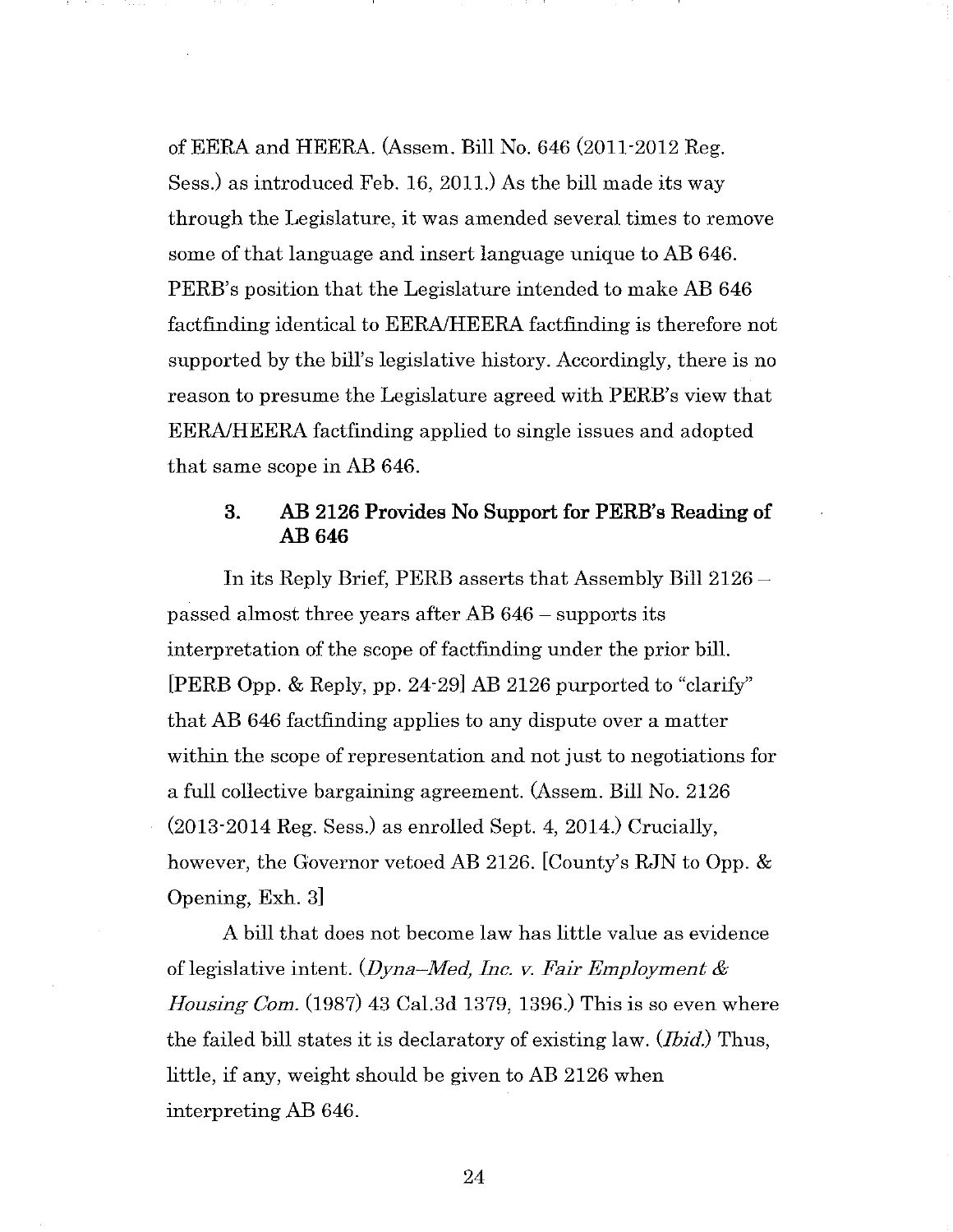Nevertheless, to the extent AB 2126 may be relevant, it does not supports PERB's interpretation of AB 646. Although AB 2126 stated it was declaratory of existing law, that statement is not binding nor conclusive. *(Western Security Bank v. Superior Court* (1997) 15 Cal.4th 232, 244.) As the legislative committee analyses explicitly stated, AB 2126 was a direct response to the trial court's decision in this case as well as the trial court decision in *San Diego Housing Commission v. PERE.* (Assem. Com. on Public Employees, Retirement, and Social Security, Analysis of AB 2126 (2013-2014 Reg. Sess.) Mar. 28, 2014, p. 4.) Consequently, the Legislature's stated intent was to change the law in light of the first two court decisions to interpret AB 646. But because AB 2126 did not become law, it is not necessary to decide whether the bill clarified existing law or not.

In sum, AB 2126 tells us little about the meaning of AB 646. What it does say, however, weighs against PERB's interpretation of the statute. Accordingly, to the extent this Court finds AB 2126 relevant at all, it should conclude that the vetoed bill does not state the true intent of the Legislature when it enacted AB 646.

#### **IV. CONCLUSION**

For all of the foregoing reasons, *amici curiae* League of California Cities and the California State Association of Counties respectfully request that this Court conclude that AB 646 is unconstitutional as to charter entities, and that factfinding under AB 646 is only available for an impasse regarding a full collective bargaining agreement, not over single issues that may arise during the term of an agreement.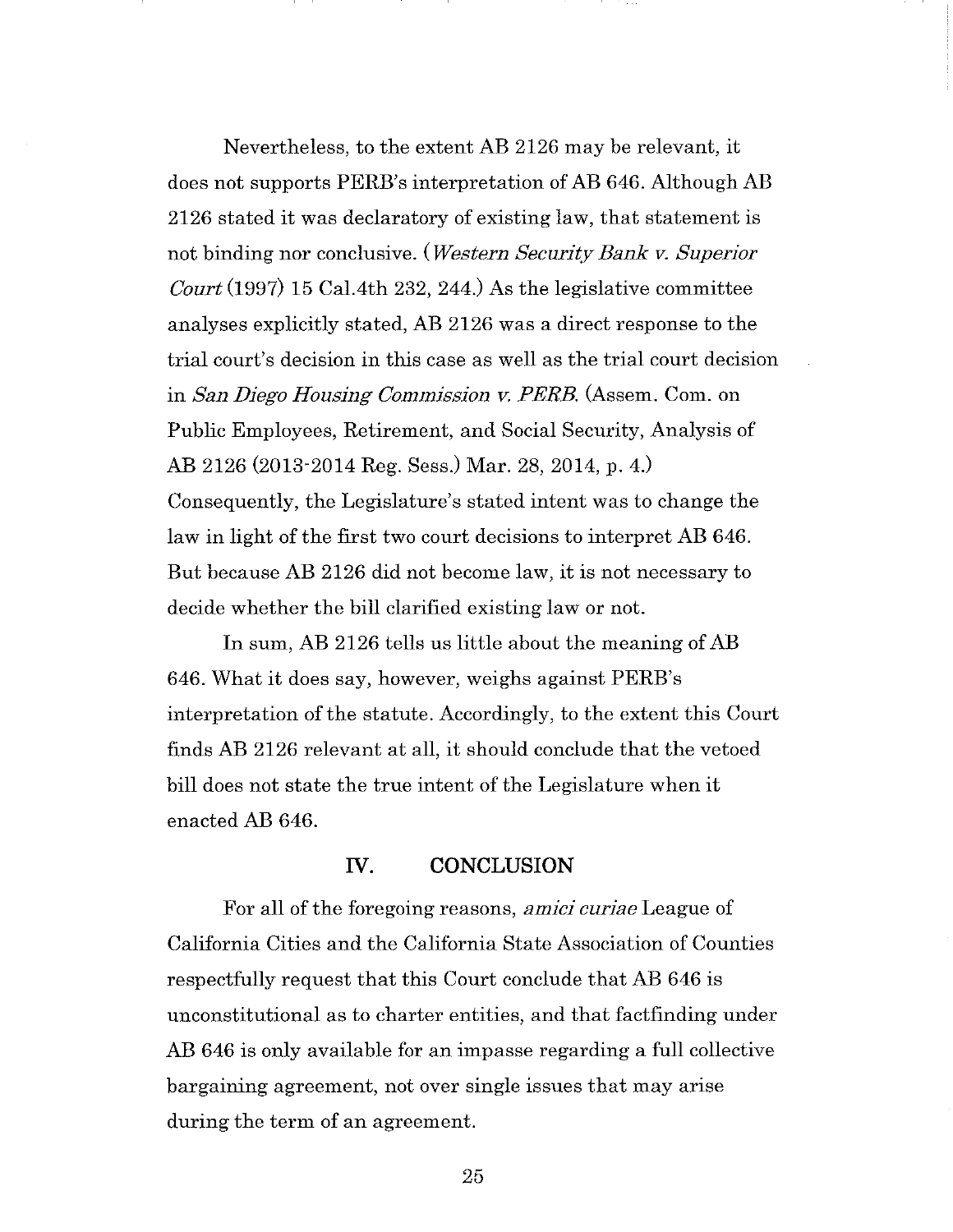Dated: August 20, 2015

Respectfully submitted,

RENNE SLOAN **HOLTZMAN** SAKAI **LLP** 

L:~ k:;(L By: ~~~~~~~~~~~~~'-r-1- ~\_, - ~~ f ?"" .1;.-<sup>J</sup>

Timothy G. Yeung Erich W. Shiners Attorneys for *Amici Curiae*  League of California Cities and California State Association of **Counties**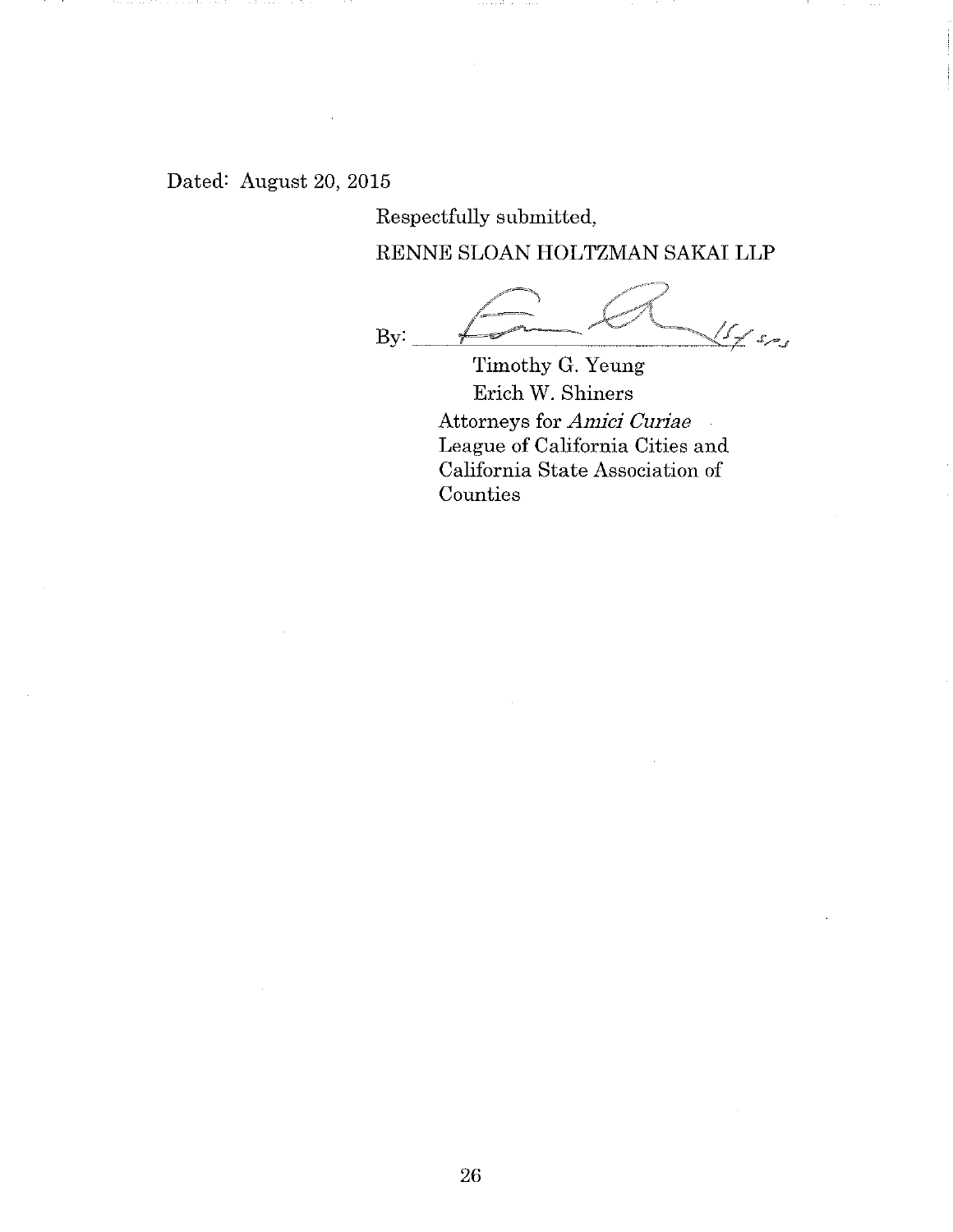#### **CERTIFICATE OF WORD COUNT**

Pursuant to California Rules of Court, rule 8.204(c)(l), counsel certifies that the foregoing brief contains 5, 151 words, as counted by the Microsoft Word 2013 word processing program used to generate the brief.

Dated: August 20, 2015

#### RENNE SLOAN HOLTZMAN SAKAI **LLP**

By: //~-, //""")  $\overline{1}$   $\overline{1}$   $\overline{1}$  $t_{r,s}$ 

Timothy G. Yeung Erich W. Shiners Attorneys for *Amici Curiae*  League of California Cities and California State Association of Counties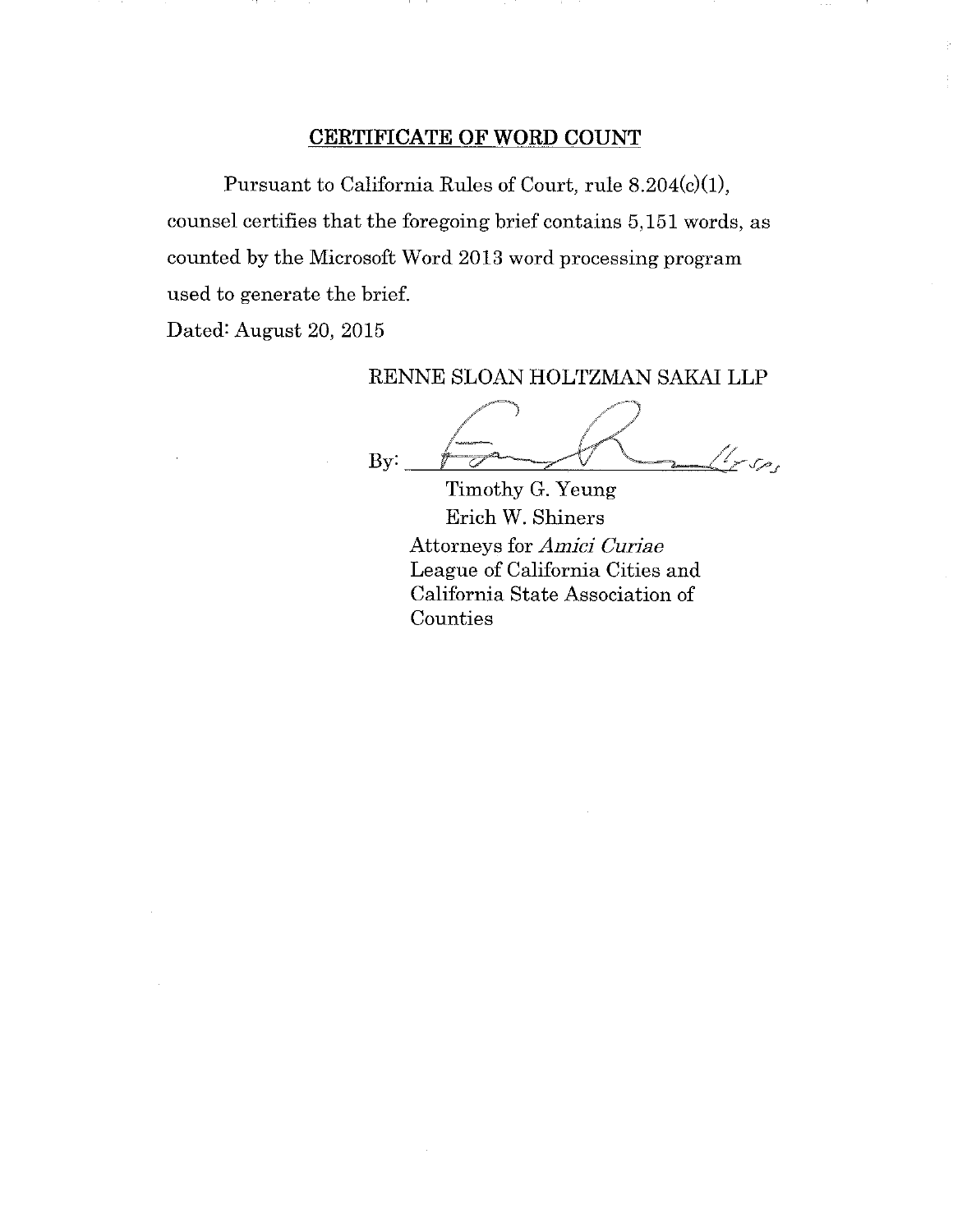## **CERTIFICATE OF SERVICE PROOF OF SERVICE**

State of California County of San Francisco Court of Appeal Case No.: E060047

I am not a party to the within action, am over 18 years of age. My business address is 350 Sansome Street, Suite 300, San Francisco, California 94104.

On August 20, 2015, I served the following document(s) by the method indicated below:

#### **APPLICATION OF** *AMICI* **CURL4ELEAGUE OF CALIFORNIA CITIES AND CALIFORNIA STATE ASSOCIATION OF COUNTIES FOR LEAVE TO FILE AMICUS BRIEF; BRIEF OF**  *AMICI CURL4EIN* **SUPPORT OF RESPONDENT AND CROSS-APPELLANT COUNTY OF RIVERSIDE**

By United States Mail, enclosed in a postpaid properly addressed wrapper in a Post Office Mail Depository, under the exclusive custody and care of the United States Postal Service, within the State of California.

| Edward P. Zappia               | Attorneys for         |
|--------------------------------|-----------------------|
| Anna Zappia                    | Respondent, County of |
| The Zappia Law Firm            | Riverside             |
| 333 S. Hope Street, Suite 3600 |                       |
| Los Angeles, CA 90071          |                       |
| email ezappia@zappialegal.com  |                       |
| email: azappia@zappialegal.com |                       |
|                                |                       |